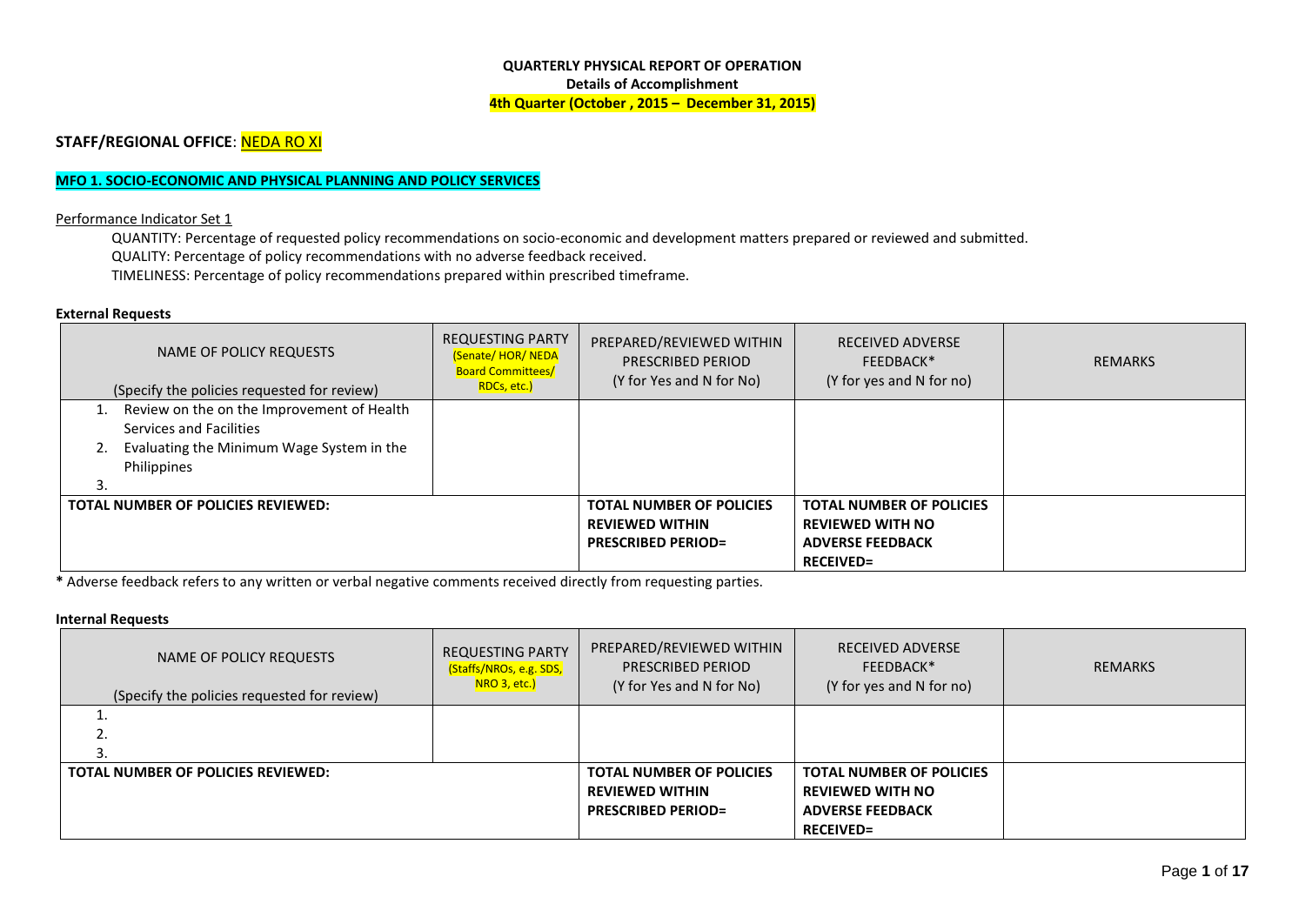**\*** Adverse feedback refers to any written or verbal negative comments received directly from requesting parties.

#### Performance Indicator Set 2

QUANTITY: Number of plans prepared/ updated.

QUALITY: PDP and RM submitted to the President and RDPs presented to or endorsed by the Regional Development Councils (RDCs). (*Note: PDP and RDPs will not be updated in 2015.)*

TIMELINESS: Plans prepared/ updated within schedule.

| NAME OF PLAN DOCUMENT       | 2015 TARGET            | ACCOMPLISHMENT AS OF Q4                                     | <b>REMARKS</b>               |
|-----------------------------|------------------------|-------------------------------------------------------------|------------------------------|
| Philippine Development Plan | 1 RM Review Assessment | RDC XI-approved Progress Report on the Updated Davao        |                              |
| - Results Matrix (PDP-RM)   | Report                 | Region Development Plan, 2014-2016 RMs                      |                              |
| C/o MES)                    |                        |                                                             |                              |
| 2015-2045 National Physical |                        |                                                             | Per CY 2015 RDO Work Program |
| Framework Plan (NPFP) (c/o  |                        |                                                             |                              |
| <b>RDS</b>                  |                        |                                                             |                              |
| Spatial Development         | Refined Area Spatial   | RDC XI-approved Davao Region Spatial Development Framework, | Per CY 2015 RDO Work Program |
| Framework (SDF) (c/o NROs)  | Development Framework  | 2015-2045                                                   |                              |

### **MFO 2: TECHNICAL SUPPORT AND ADVISORY SERVICES**

Performance Indicator Set 1

QUANTITY: Number of meeting documents prepared.

QUALITY: Percentage of members who were satisfied with the completeness and accuracy of meeting documents prepared and released. TIMELINESS: Percentage of meeting documents released within the prescribed timeframe.

Definitions:

- The number of meeting documents refer to the number of minutes prepared.
- The minutes or highlights refer to the minutes or highlights of the previous meeting included in the agenda folder.
- The minutes or highlights of the meetings are the bases for identifying the members' satisfaction on the services provided by the Secretariat.
- Target schedule of release (based on standard set by the Committee/council or the concerned units) of the agenda folder as compared with the actual release (e.g. agenda folder released one day before the meeting).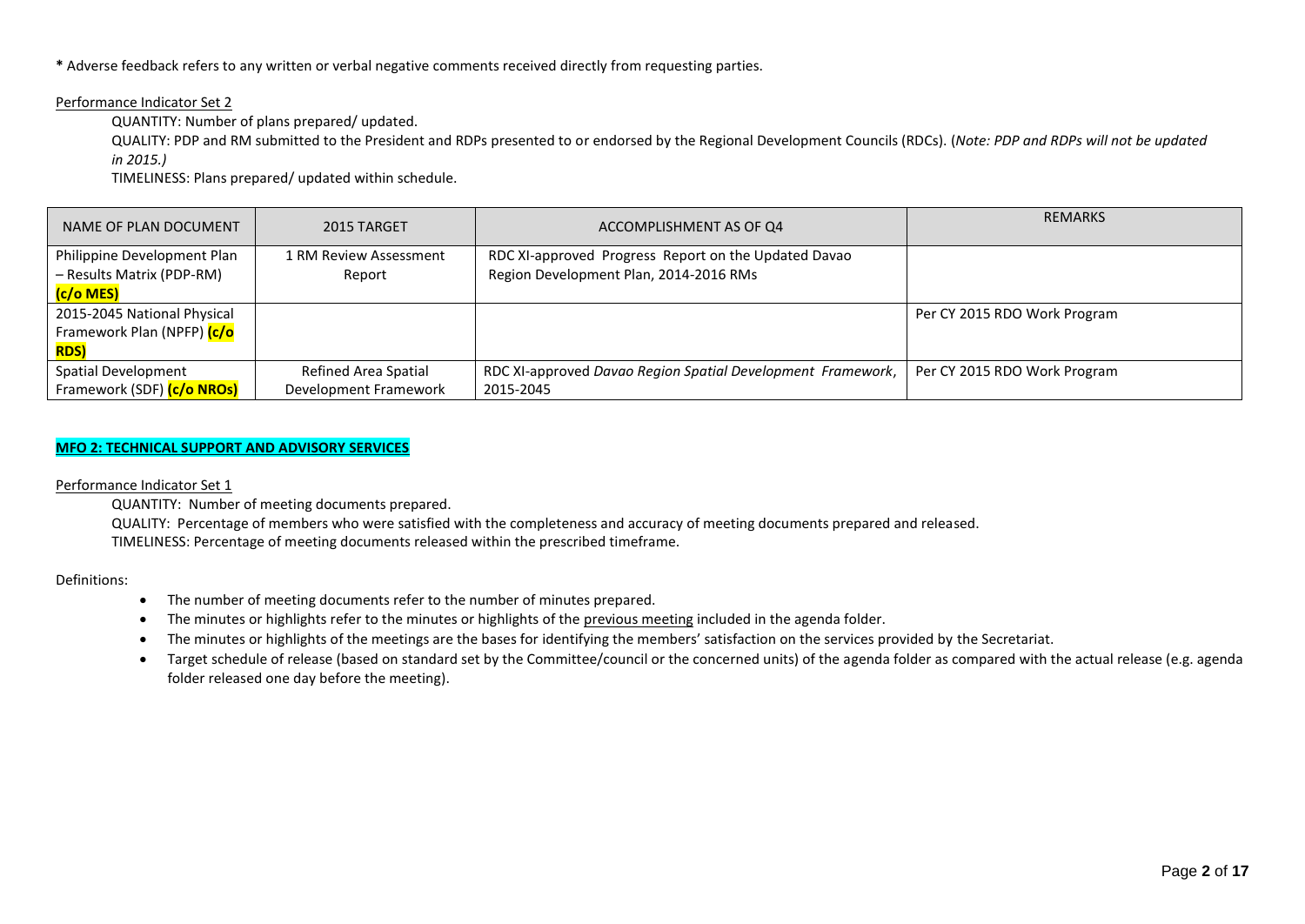| NAME OF COMMITTEE/COUNCIL                                                                                                    | <b>NUMBER OF</b><br><b>MEETINGS</b><br>FOR THE<br>PERIOD | <b>NUMBER OF</b><br>MINUTES OF<br><b>MEETINGS</b><br>PREPARED | NUMBER OF<br><b>COMMITTEE</b><br><b>MEMBERS</b> | NO. OF COMMITTEE<br><b>MEMBERS WHO</b><br><b>WERE SATISFIED</b><br>WITH THE<br><b>COMPLETENESS AND</b> | <b>TARGET SCHEDULE</b><br>OF RELEASE OF<br><b>MEETING</b><br><b>DOCUMENTS</b><br>(EITHER HARD | <b>ACTUAL RELEASE</b><br>OF MEETING<br><b>DOCUMENTS</b> | <b>MEETING</b><br><b>DOCUMENTS</b><br>RELEASED<br>WITHIN THE<br>PRESCRIBED<br>TIMEFRAME | <b>REMARKS</b>                                                                                                                                |
|------------------------------------------------------------------------------------------------------------------------------|----------------------------------------------------------|---------------------------------------------------------------|-------------------------------------------------|--------------------------------------------------------------------------------------------------------|-----------------------------------------------------------------------------------------------|---------------------------------------------------------|-----------------------------------------------------------------------------------------|-----------------------------------------------------------------------------------------------------------------------------------------------|
|                                                                                                                              |                                                          |                                                               |                                                 | ACCURACY OF THE<br><b>MINUTES</b>                                                                      | <b>COPIES OR</b><br>THROUGH E-MAIL)                                                           |                                                         | (Y for Yes and N<br>for No)                                                             |                                                                                                                                               |
| NEDA Board<br>а.<br>b.<br><b>NEDA Board Committees</b><br>ICC-TB<br>ICC-CC<br><b>INFRACOM</b><br>SDC<br><b>CTRM</b><br>RDCom | $\underline{1}$<br>(Nov. 6)                              | $\mathbf{1}$                                                  | 6                                               | 6 or 100%                                                                                              | 1 day before the<br>meeting                                                                   | 1 day before the<br>meeting                             | y                                                                                       | Satisfaction rate<br>was derived from<br>results of the<br>Customer<br>Feedback Survey<br>(respondents are<br>approximately<br>30% of quorum) |
| <b>NLUC</b><br><b>RDCs</b><br>c.                                                                                             |                                                          |                                                               |                                                 |                                                                                                        |                                                                                               |                                                         |                                                                                         |                                                                                                                                               |
| <b>Full Council</b>                                                                                                          | $1\,$<br>(Dec. 15)                                       | $\mathbf{1}$                                                  | 64                                              | 95%                                                                                                    | 1 day before the<br>meeting                                                                   | 1 day before the<br>meeting                             | Y                                                                                       | Continued<br>implementation of<br>the "paperless<br>meeting" wherein<br>agenda folders<br>were forwarded to<br>members thru<br>emails         |
|                                                                                                                              |                                                          |                                                               |                                                 |                                                                                                        |                                                                                               |                                                         |                                                                                         | 8 RDC XI<br>Resolutions<br>approved                                                                                                           |
| Execom<br>Sectoral committee                                                                                                 | $\overline{1}$<br>(Dec 15)                               | $\mathbf{1}$                                                  | 15                                              | 85%                                                                                                    | 1 day before<br>meeting                                                                       | 1 day before<br>meeting                                 | Y                                                                                       |                                                                                                                                               |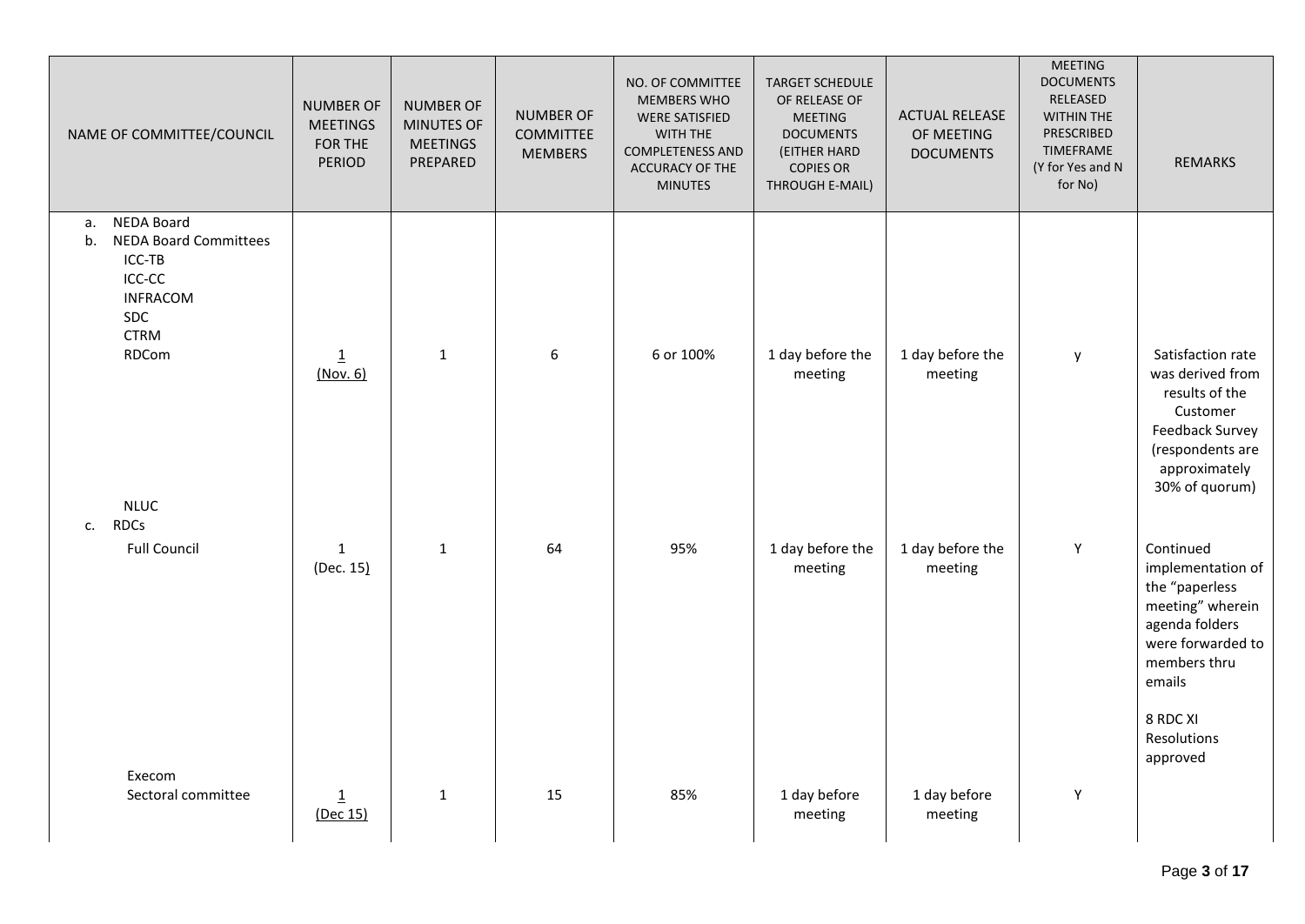| NAME OF COMMITTEE/COUNCIL                                                                                                                                                                              | <b>NUMBER OF</b><br><b>MEETINGS</b><br>FOR THE<br>PERIOD | <b>NUMBER OF</b><br><b>MINUTES OF</b><br><b>MEETINGS</b><br>PREPARED | <b>NUMBER OF</b><br><b>COMMITTEE</b><br><b>MEMBERS</b> | NO. OF COMMITTEE<br><b>MEMBERS WHO</b><br><b>WERE SATISFIED</b><br>WITH THE<br><b>COMPLETENESS AND</b><br>ACCURACY OF THE<br><b>MINUTES</b> | <b>TARGET SCHEDULE</b><br>OF RELEASE OF<br><b>MEETING</b><br><b>DOCUMENTS</b><br>(EITHER HARD<br><b>COPIES OR</b><br>THROUGH E-MAIL) | <b>ACTUAL RELEASE</b><br>OF MEETING<br><b>DOCUMENTS</b> | <b>MEETING</b><br><b>DOCUMENTS</b><br>RELEASED<br>WITHIN THE<br>PRESCRIBED<br>TIMEFRAME<br>(Y for Yes and N<br>for No) | <b>REMARKS</b>                    |
|--------------------------------------------------------------------------------------------------------------------------------------------------------------------------------------------------------|----------------------------------------------------------|----------------------------------------------------------------------|--------------------------------------------------------|---------------------------------------------------------------------------------------------------------------------------------------------|--------------------------------------------------------------------------------------------------------------------------------------|---------------------------------------------------------|------------------------------------------------------------------------------------------------------------------------|-----------------------------------|
| <b>SDC</b>                                                                                                                                                                                             | $\mathbf{1}$<br>(Dec. 8)                                 | $\mathbf{1}$                                                         | 39                                                     | 100%                                                                                                                                        | 1 day before<br>meeting                                                                                                              | 1 day before<br>meeting                                 | Y                                                                                                                      |                                   |
| <b>EDC</b>                                                                                                                                                                                             | $\mathbf{1}$<br>(Dec. 4)                                 | 1                                                                    | 40                                                     | 100%                                                                                                                                        | 1 day before<br>meeting                                                                                                              | 1 day before<br>meeting                                 | Y                                                                                                                      | 6 EDC XI<br>Resolutions<br>passed |
| <b>MFC</b>                                                                                                                                                                                             | $\mathbf{1}$<br>(Dec. 9)                                 | $\mathbf{1}$                                                         | 37                                                     | 90%                                                                                                                                         | 1 day before<br>meeting                                                                                                              | 1 day before<br>meeting                                 | Y                                                                                                                      |                                   |
| <b>DAC</b>                                                                                                                                                                                             | $\mathbf{1}$<br>(Dec. 2)                                 | $\mathbf 1$                                                          | 38                                                     | 90%                                                                                                                                         | 1 day before<br>meeting                                                                                                              | 1 day before<br>meeting                                 | Y                                                                                                                      |                                   |
| <b>RLUC</b>                                                                                                                                                                                            | $\mathbf{1}$<br>(Dec. 10)                                | $\mathbf 1$                                                          | 25                                                     | 90%                                                                                                                                         | 1 day before<br>meeting                                                                                                              | 1 day before<br>meeting                                 | Y                                                                                                                      |                                   |
| <b>IDC</b>                                                                                                                                                                                             | $\mathbf{1}$<br>(Dec. 3)                                 | $\mathbf 1$                                                          | 23                                                     | 100%                                                                                                                                        | 1 day before<br>meeting                                                                                                              | 1 day before<br>meeting                                 | Y                                                                                                                      |                                   |
| Advisory committee<br>Other inter-agency<br>d.<br>committees<br>MC-IHDC<br>IAC on Trade in Services<br><b>EDC</b><br>PCSD<br><b>MICC</b><br><b>IATCP</b><br>INFRACOM-Sub-<br>Committee on Water<br>PIO |                                                          |                                                                      |                                                        |                                                                                                                                             |                                                                                                                                      |                                                         |                                                                                                                        |                                   |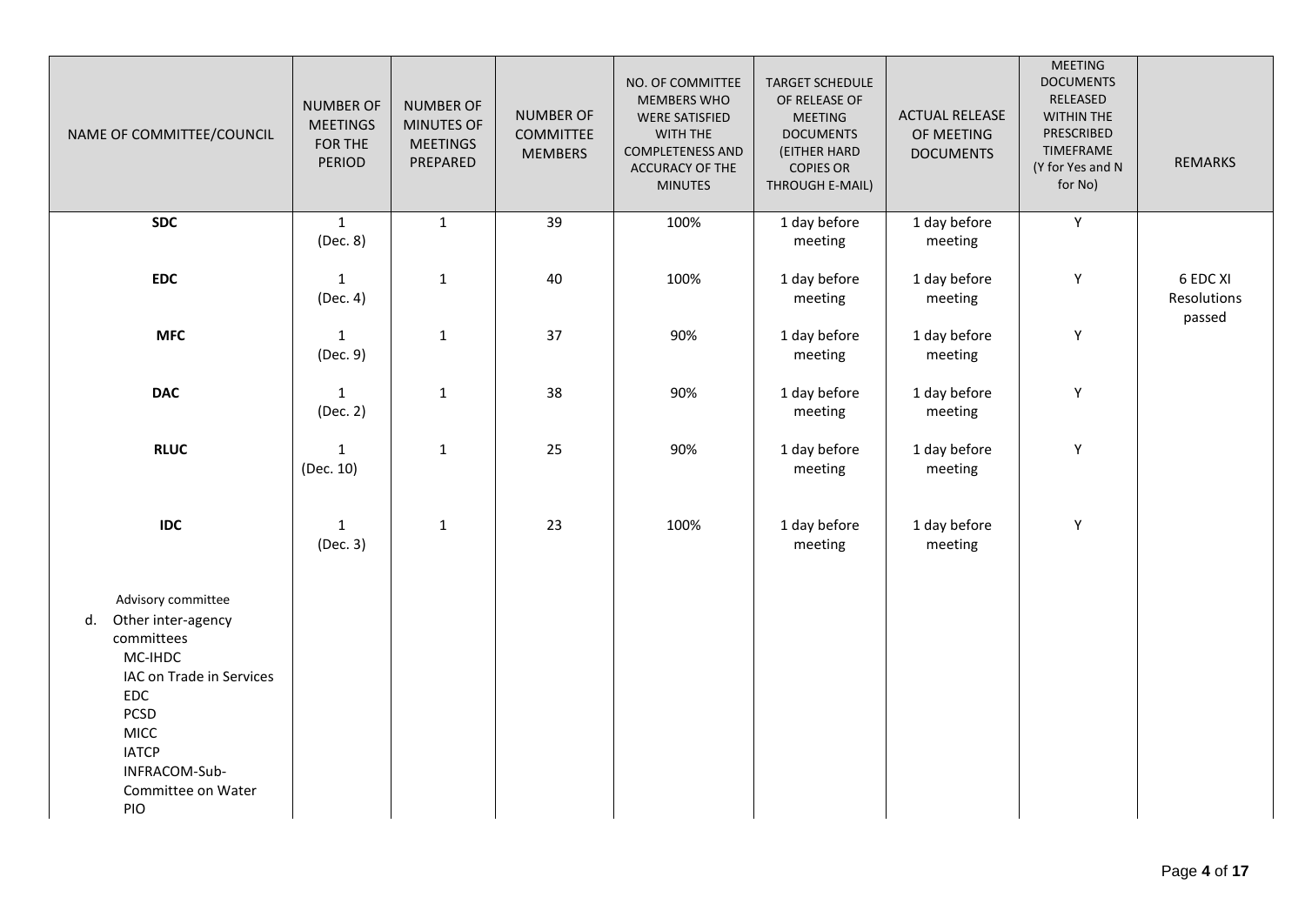| NAME OF COMMITTEE/COUNCIL    | <b>NUMBER OF</b><br><b>MEETINGS</b><br>FOR THE<br><b>PERIOD</b> | <b>NUMBER OF</b><br><b>MINUTES OF</b><br><b>MEETINGS</b><br>PREPARED            | <b>NUMBER OF</b><br><b>COMMITTEE</b><br><b>MEMBERS</b>                                                                                 | NO. OF COMMITTEE<br><b>MEMBERS WHO</b><br><b>WERE SATISFIED</b><br>WITH THE<br><b>COMPLETENESS AND</b><br><b>ACCURACY OF THE</b><br><b>MINUTES</b> | <b>TARGET SCHEDULE</b><br>OF RELEASE OF<br><b>MEETING</b><br><b>DOCUMENTS</b><br>(EITHER HARD<br><b>COPIES OR</b><br>THROUGH E-MAIL) | <b>ACTUAL RELEASE</b><br>OF MEETING<br><b>DOCUMENTS</b> | <b>MEETING</b><br><b>DOCUMENTS</b><br>RELEASED<br><b>WITHIN THE</b><br><b>PRESCRIBED</b><br><b>TIMEFRAME</b><br>(Y for Yes and N<br>for No) | <b>REMARKS</b> |
|------------------------------|-----------------------------------------------------------------|---------------------------------------------------------------------------------|----------------------------------------------------------------------------------------------------------------------------------------|----------------------------------------------------------------------------------------------------------------------------------------------------|--------------------------------------------------------------------------------------------------------------------------------------|---------------------------------------------------------|---------------------------------------------------------------------------------------------------------------------------------------------|----------------|
| <b>NPMC</b><br>RPMC (NRO XI) |                                                                 |                                                                                 | 15                                                                                                                                     | 100%                                                                                                                                               | 1day before<br>meeting                                                                                                               | 1 day before<br>meeting                                 | ٧                                                                                                                                           |                |
|                              |                                                                 | <b>TOTAL NO. OF</b><br><b>MINUTES OF</b><br><b>MEETINGS</b><br><b>PREPARED=</b> | % OF MEMBERS WHO WERE SATISFIED<br>WITH THE COMPLETENESS AND<br><b>ACCURACY OF MEETING DOCUMENTS</b><br><b>PREPARED AND RELEASED =</b> |                                                                                                                                                    | % OF MEETING DOCUMENTS RELEASED WITHIN THE<br><b>PRESCRIBED TIMEFRAME =</b>                                                          |                                                         |                                                                                                                                             |                |

### Performance Indicator Set 2

QUANTITY: Number of economic reports prepared.

QUALITY: Percentage of economic reports with no negative feedback received on completeness and accuracy of content/ information.

TIMELINESS: Percentage of economic reports submitted to the President within prescribed timeframe.

# **c/o NPPS, TSIS and DIS**

|    | <b>MEMORANDA FOR THE</b><br>PRESIDENT ON THE<br><b>FOLLOWING ECONOMIC</b> | 2015           | 2015<br>Q4     | 2015<br>Q4                        | <b>RECEIVED NEGATIVE</b><br><b>FEEDBACK ON</b><br><b>COMPLETENESS AND</b><br><b>ACCURACY OF</b> | DATE OF SUBMISSION TO THE PRESIDENT                     |                                            | <b>SUBMITTED</b><br><b>WITHIN THE</b><br><b>PRESCRIBED</b><br><b>PERIOD</b> | <b>REMARKS</b> |
|----|---------------------------------------------------------------------------|----------------|----------------|-----------------------------------|-------------------------------------------------------------------------------------------------|---------------------------------------------------------|--------------------------------------------|-----------------------------------------------------------------------------|----------------|
|    | <b>REPORTS:</b>                                                           | <b>TARGETS</b> | <b>TARGETS</b> | <b>ACCOMPLI</b><br><b>SHMENTS</b> | CONTENT/INFORMATION<br>(Y for yes and N for no)                                                 | <b>TARGET DATE OF</b><br><b>SUBMISSION</b>              | <b>ACTUAL DATE OF</b><br><b>SUBMISSION</b> | (Y for Yes and N<br>for No)                                                 |                |
| a. | <b>National Accounts</b>                                                  | 4              |                |                                   |                                                                                                 |                                                         |                                            |                                                                             |                |
| b. | Merchandise Exports                                                       | 12             |                |                                   |                                                                                                 |                                                         |                                            |                                                                             |                |
|    | Merchandise Imports                                                       | 12             |                |                                   |                                                                                                 |                                                         |                                            |                                                                             |                |
|    | <b>Consumer Price Index</b>                                               | 12             |                |                                   |                                                                                                 |                                                         |                                            |                                                                             |                |
| e. | Labor and                                                                 | 4              |                |                                   |                                                                                                 |                                                         |                                            |                                                                             |                |
|    | Employment                                                                |                |                |                                   |                                                                                                 |                                                         |                                            |                                                                             |                |
|    | <b>Poverty Statistics</b>                                                 |                |                |                                   |                                                                                                 |                                                         |                                            |                                                                             |                |
| g. | Integrated Survey of                                                      | 12             |                |                                   |                                                                                                 |                                                         |                                            |                                                                             |                |
|    | Selected Industries                                                       |                |                |                                   |                                                                                                 |                                                         |                                            |                                                                             |                |
|    | <b>TOTAL NUMBER OF ECONOMIC</b>                                           | 57             | 14             |                                   | % OF ECONOMIC                                                                                   | % OF ECONOMIC REPORTS SUBMITTED TO THE PRESIDENT WITHIN |                                            |                                                                             |                |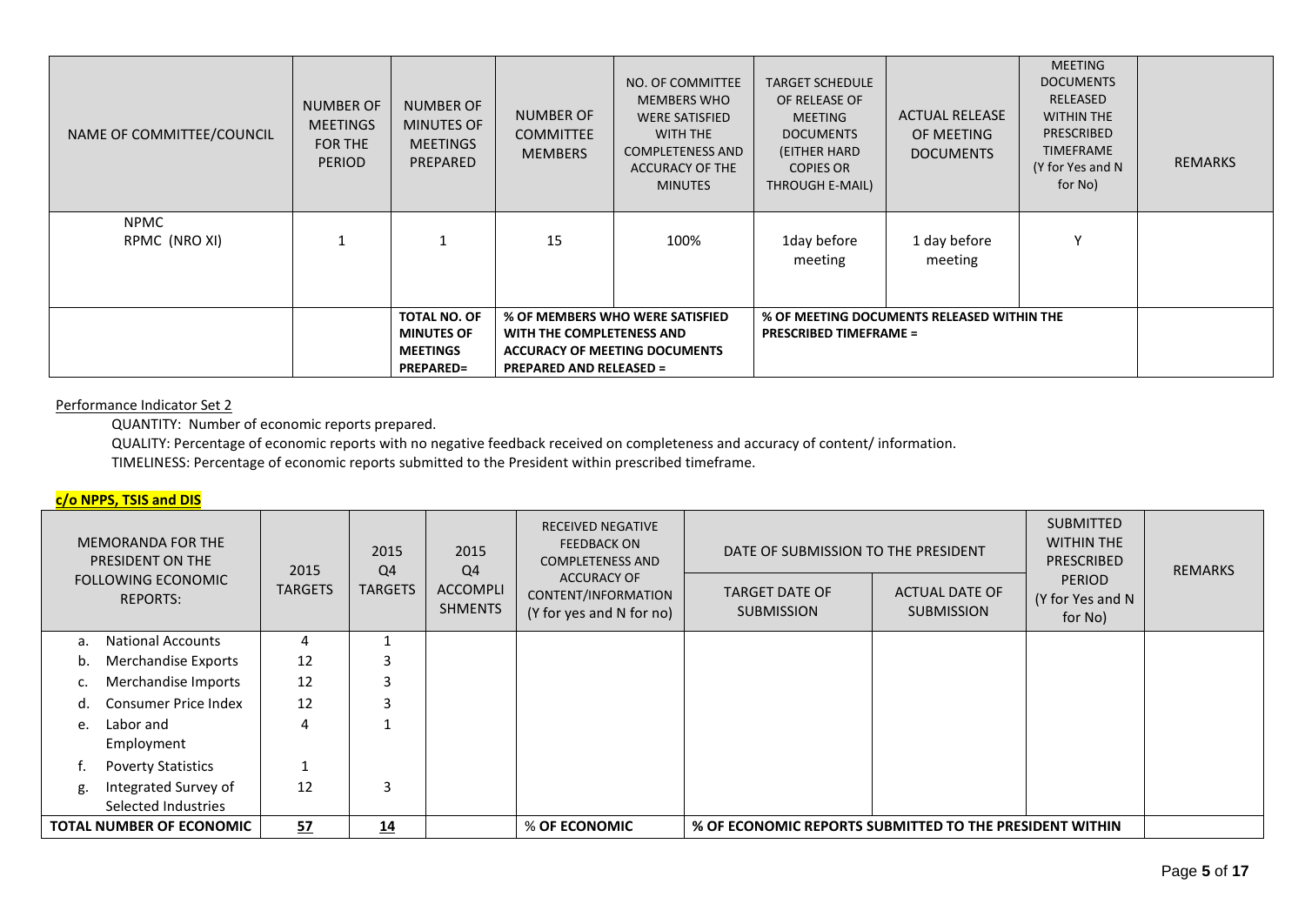| <b>REPORTS =</b> |  | <b>REPORTS WITH NO</b>   | PRESCRIBED TIMELINE = |  |
|------------------|--|--------------------------|-----------------------|--|
|                  |  | <b>NEGATIVE FEEDBACK</b> |                       |  |
|                  |  | $RFCFIVFD =$             |                       |  |

# **c/o NROs**

| REGIONAL ECONOMIC             | 2015           | 2015 Q4        | 2015 Q4 ACTUAL        | RECEIVED NEGATIVE FEEDBACK<br>ON COMPLETENESS AND<br><b>ACCURACY OF</b> | DATE OF SUBMISSION TO THE<br>RDC              |                         | SUBMITTED WITHIN<br>THE PRESCRIBED<br>PERIOD | <b>REMARKS</b> |
|-------------------------------|----------------|----------------|-----------------------|-------------------------------------------------------------------------|-----------------------------------------------|-------------------------|----------------------------------------------|----------------|
| <b>REPORTS</b>                | <b>TARGETS</b> | <b>TARGETS</b> | <b>ACCOMPLISHMENT</b> | CONTENT/INFORMATION                                                     | <b>TARGET DATE</b>                            | <b>ACTUAL DATE</b>      | (Y for Yes and N for                         |                |
|                               |                |                |                       | (Y for yes and N for no)                                                | OF.<br><b>SUBMISSION</b>                      | 0F<br><b>SUBMISSION</b> | No)                                          |                |
|                               |                |                |                       |                                                                         |                                               |                         |                                              |                |
| Regional Economic Situationer |                |                |                       |                                                                         |                                               |                         |                                              |                |
| <b>Annual RES</b><br>a.       |                |                |                       |                                                                         |                                               |                         |                                              |                |
| Quarterly RES<br>b.           |                | 1 QRES         | 1 RDC XI              | N                                                                       | Within 4 <sup>th</sup>                        | Dec. 15                 |                                              |                |
|                               |                |                | endorsed QRES         |                                                                         | Quarter                                       |                         |                                              |                |
| <b>TOTAL NUMBER OF</b>        |                |                |                       | % OF ECONOMIC REPORTS WITH NO                                           | % OF ECONOMIC REPORTS SUBMITTED TO THE        |                         |                                              |                |
| <b>ECONOMIC REPORTS=</b>      |                |                |                       | <b>NEGATIVE FEEDBACK RECEIVED =</b>                                     | <b>PRESIDENT WITHIN PRESCRIBED TIMELINE =</b> |                         |                                              |                |

## **MFO 3: INVESTMENT PROGRAMMING SERVICES**

### Performance Indicator Set 1

QUANTITY: Number of public investment program documents prepared/ updated.

QUALITY: Public investment program documents presented to or endorsed by the appropriate inter-agency committees.

TIMELINESS: Percentage of public investment program documents prepared/ updated within schedule.

|    | NAME OF DOCUMENT                                                            | 2015 TARGET                                                   | STATUS AS OF Q4                                                          | <b>TARGET SCHEDULE OF</b><br>UPDATING/<br><b>COMPLETION</b> | <b>REMARKS</b>                                               |
|----|-----------------------------------------------------------------------------|---------------------------------------------------------------|--------------------------------------------------------------------------|-------------------------------------------------------------|--------------------------------------------------------------|
| a. | Public Investment Program (PIP)<br>(c/o PIS)                                | 1 Report on the<br><b>Revalidated PIP</b>                     |                                                                          |                                                             |                                                              |
| b. | Comprehensive and Integrated<br>Infrastructure Program (CIIP)<br>$(c/o$ IS) | 1 Updated 2014-2016<br>CIIP Working Draft<br>prepared         |                                                                          |                                                             |                                                              |
|    | Regional Development<br>Investment Programs (c/o NROs)                      | <b>Revalidated Regional</b><br>Development<br>Investment Plan | RDC XI-approved CY 2017<br>Annual Investment Program<br>for Davao Region | $3^{\text{rd}}$ -4thQ 2015                                  | Per 2015 RDO Work Program; completed on December 29,<br>2015 |

Performance Indicator Set 2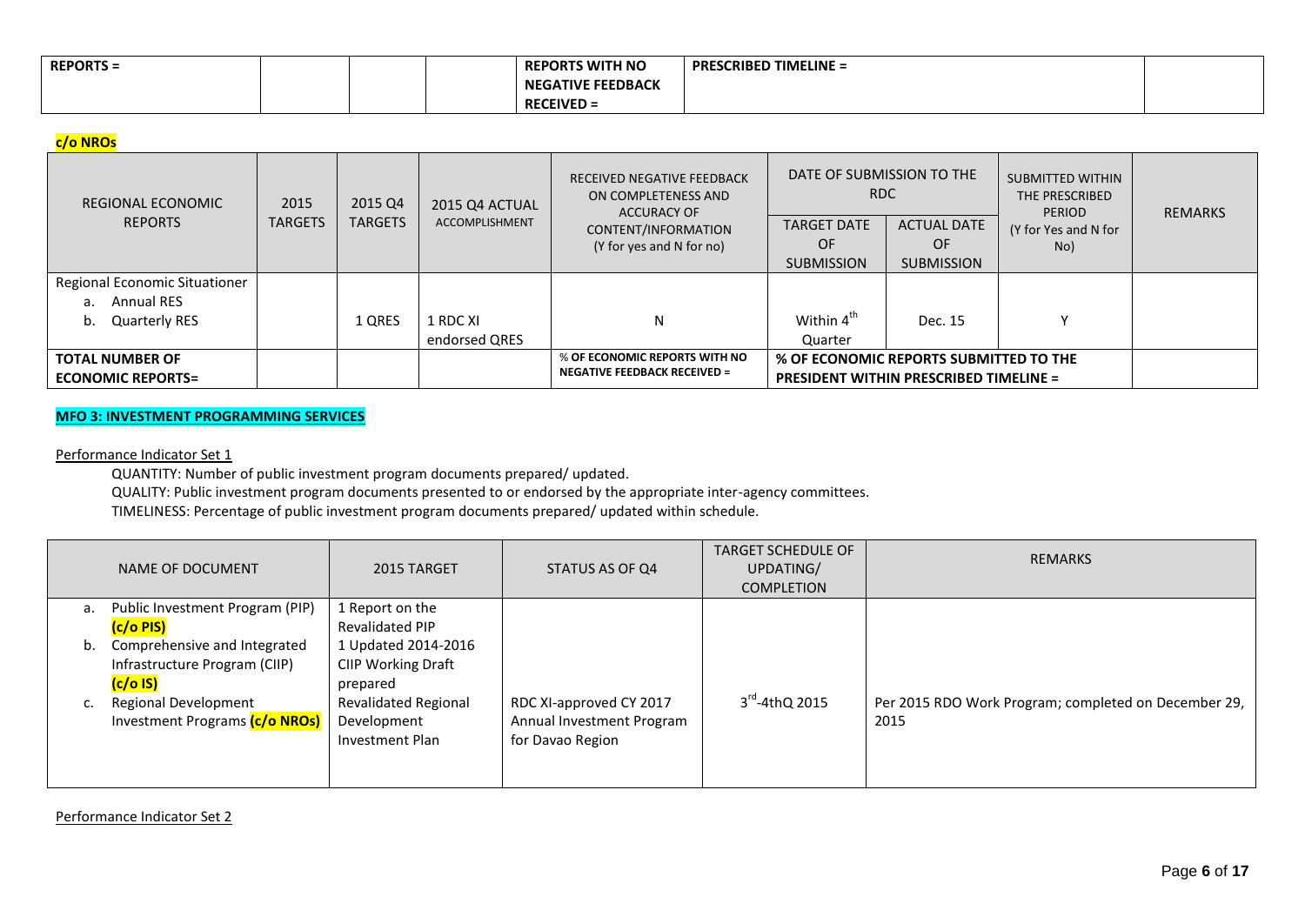QUANTITY: Percentage of submitted projects appraised.

QUALITY: Percentage of appraised projects presented to the ICC-Technical Board.

TIMELINESS: Percentage of projects appraised within prescribed timeframe.

# Projects presented to the ICC (Q3 2015) **(c/o PIS)**

| <b>TITLE</b>                                                                                                               | <b>LEAD EVALUATING STAFF</b> | DATE OF PRESENTATION TO ICC-TB/CC | <b>REMARKS</b> |  |  |  |  |  |  |
|----------------------------------------------------------------------------------------------------------------------------|------------------------------|-----------------------------------|----------------|--|--|--|--|--|--|
| Official Development Assistance (ODA)/Locally-Funded Project (LFP) Financing:                                              |                              |                                   |                |  |  |  |  |  |  |
|                                                                                                                            |                              |                                   |                |  |  |  |  |  |  |
|                                                                                                                            |                              |                                   |                |  |  |  |  |  |  |
|                                                                                                                            |                              |                                   |                |  |  |  |  |  |  |
| Public-Private Partnership (PPP) Financing:                                                                                |                              |                                   |                |  |  |  |  |  |  |
|                                                                                                                            |                              |                                   |                |  |  |  |  |  |  |
|                                                                                                                            |                              |                                   |                |  |  |  |  |  |  |
|                                                                                                                            |                              |                                   |                |  |  |  |  |  |  |
| Status Reports: (projects under NEDA Secretariat appraisal during the period, but have yet to be presented for ICC action) |                              |                                   |                |  |  |  |  |  |  |
|                                                                                                                            |                              |                                   |                |  |  |  |  |  |  |
|                                                                                                                            |                              |                                   |                |  |  |  |  |  |  |
| <b>TOTAL NUMBER OF PROJECTS =</b>                                                                                          |                              |                                   |                |  |  |  |  |  |  |

# **(c/o NCO Staffs and NROs)**

| LIST OF PROJECTS RECEIVED FOR APPRAISAL*     | <b>LEAD</b><br><b>EVALUATING</b><br><b>UNIT</b> | <b>PROPONENT</b><br><b>AGENCY</b> | Worth 1 billion<br>and above<br>(Y for yes and N<br>for No) | Evaluated within the<br>prescribed period<br>(Y for yes and N for No) | Presented to ICC-<br>TB<br>(Y for yes and N for<br>no) | <b>REMARKS</b>                                                    |
|----------------------------------------------|-------------------------------------------------|-----------------------------------|-------------------------------------------------------------|-----------------------------------------------------------------------|--------------------------------------------------------|-------------------------------------------------------------------|
| Q4                                           |                                                 |                                   |                                                             |                                                                       |                                                        |                                                                   |
| 1. 1. Davao Light Rail Transit Project<br>2. | NRO XI                                          | Davao City                        | <u>Y</u>                                                    |                                                                       |                                                        | <b>Project Evaluation</b><br>Report (PER) due<br>on January 2016. |
| <b>TOTAL NUMBER OF PROJECTS APPRAISED =</b>  |                                                 |                                   |                                                             |                                                                       |                                                        |                                                                   |

\*Refers to projects with complete submission of documents/information from proponent agencies

## **MFO 4: MONITORING AND EVALUATION SERVICES**

Performance Indicator Set 1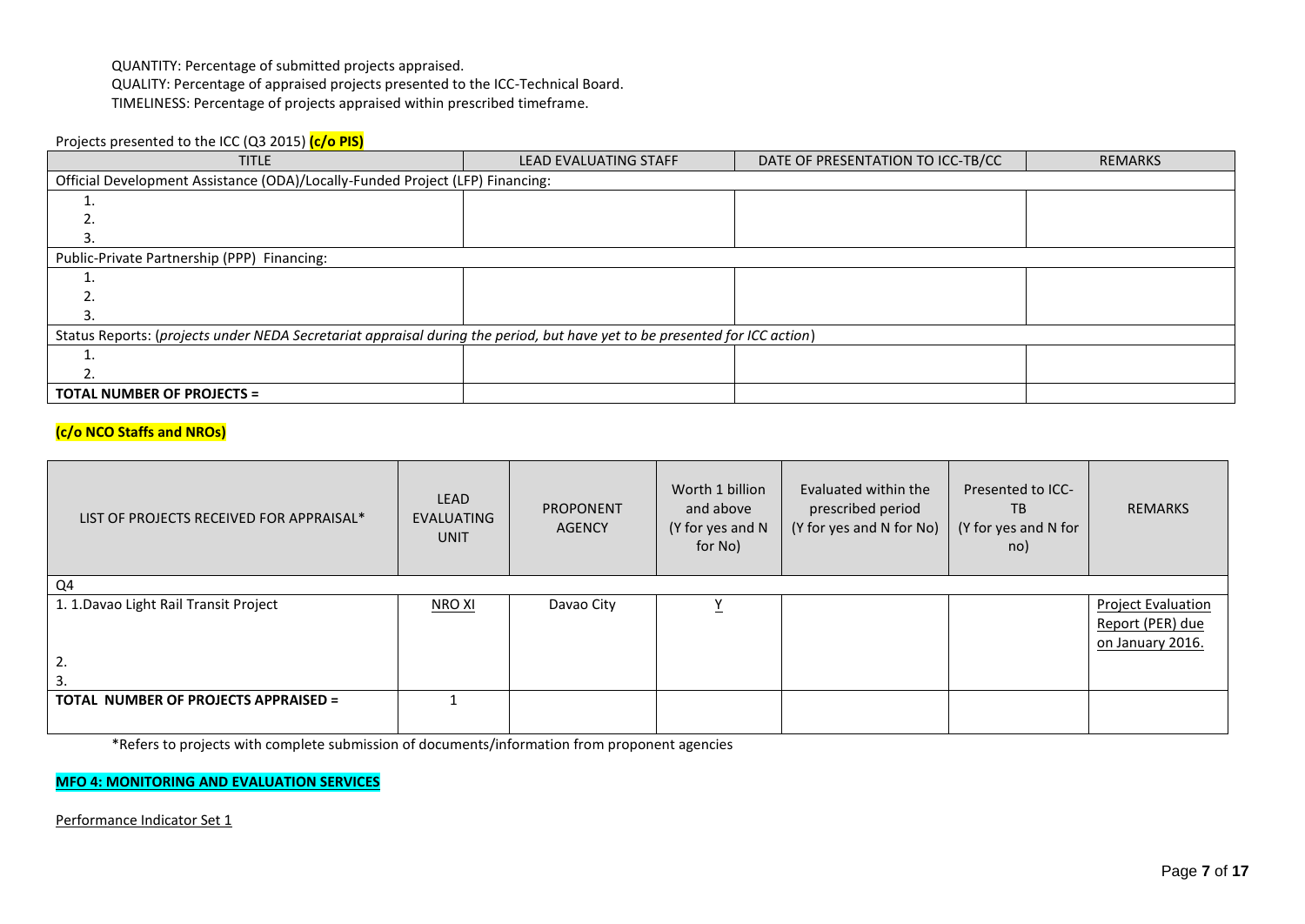QUANTITY: Official Development Assistance (ODA) Portfolio Review Report prepared and submitted. QUALITY: Percentage of implementing agencies reviewed have confirmed ODA Portfolio Review Report findings. TIMELINESS: ODA Portfolio Review Report submitted by the NEDA Secretariat to Congress on or before June 30 annually.

## **(c/o MES)**

| NAME OF DOCUMENT            | QUANTITY       | LIST OF IMPLEMENTING<br><b>AGENCIES REVIEWED</b> | AGENCIES WHICH CONFIRMED THE<br><b>REVIEW</b><br>(Y for Yes and N for No) | <b>TARGET DATE OF</b><br><b>SUBMISSION</b> | ACTUAL DATE OF<br><b>SUBMISSION</b> | <b>REMARKS</b> |
|-----------------------------|----------------|--------------------------------------------------|---------------------------------------------------------------------------|--------------------------------------------|-------------------------------------|----------------|
| <b>ODA Portfolio Review</b> |                |                                                  |                                                                           | On or before June 30                       |                                     |                |
|                             |                |                                                  |                                                                           |                                            |                                     |                |
|                             |                | э.                                               |                                                                           |                                            |                                     |                |
|                             |                | 4.                                               |                                                                           |                                            |                                     |                |
|                             |                | э.                                               |                                                                           |                                            |                                     |                |
|                             |                | b.                                               |                                                                           |                                            |                                     |                |
|                             | <b>TOTAL =</b> | <b>TOTAL NUMBER OF AGENCIES</b>                  | <b>TOTAL NUMBER OF AGENCIES WHICH</b>                                     |                                            |                                     |                |
|                             |                |                                                  | <b>CONFIRMED THE REVIEW=</b>                                              |                                            |                                     |                |

## **(c/o MES)**

| REGULAR ODA<br>PERFORMANCE<br><b>REPORTS</b> | FY 2015<br><b>TARGETS</b> | FY 2015 Q4<br><b>TARGETS</b> | FY 2015 Q4 ACTUAL<br>ACCOMPLISHMENT | <b>RECEIVED ADVERSE</b><br><b>FEEDBACK</b><br>(Y for yes and N for<br>no) | DATE OF SUBMISSION<br><b>TARGET</b> | <b>ACTUAL</b>                            | SUBMITTED<br><b>WITHIN</b><br>PRESCRIED<br><b>TIMEFRAME (Y</b><br>for Yes and N for<br>No) | <b>REMARKS</b> |
|----------------------------------------------|---------------------------|------------------------------|-------------------------------------|---------------------------------------------------------------------------|-------------------------------------|------------------------------------------|--------------------------------------------------------------------------------------------|----------------|
| Loans Report                                 |                           |                              |                                     |                                                                           |                                     |                                          |                                                                                            |                |
|                                              |                           |                              |                                     |                                                                           |                                     |                                          |                                                                                            |                |
| <b>Grants Report</b>                         |                           |                              |                                     |                                                                           |                                     |                                          |                                                                                            |                |
| Cost Overrun                                 |                           |                              |                                     |                                                                           |                                     |                                          |                                                                                            |                |
| Alert Mechanism                              |                           |                              |                                     |                                                                           |                                     |                                          |                                                                                            |                |
|                                              |                           |                              |                                     |                                                                           |                                     |                                          |                                                                                            |                |
|                                              |                           |                              | <b>TOTAL NUMBER OF</b>              | % OF REPORTS                                                              |                                     | % OF REPORTS SUBMITTED WITHIN PRESCRIBED |                                                                                            |                |
|                                              |                           |                              | <b>ODA PERFORMANCE</b>              | <b>WITH NO ADVERSE</b>                                                    | <b>TIMEFRAME:</b>                   |                                          |                                                                                            |                |
|                                              |                           |                              | <b>REPORTS=</b>                     | <b>FEEDBACK:</b>                                                          |                                     |                                          |                                                                                            |                |

#### Performance Indicator Set 2

QUANTITY: Number of socio-economic assessment reports prepared.

QUALITY: Percentage of socio-economic assessment reports endorsed by the NEDA Secretariat.

TIMELINESS: Percentage of socio-economic assessment reports released within schedule.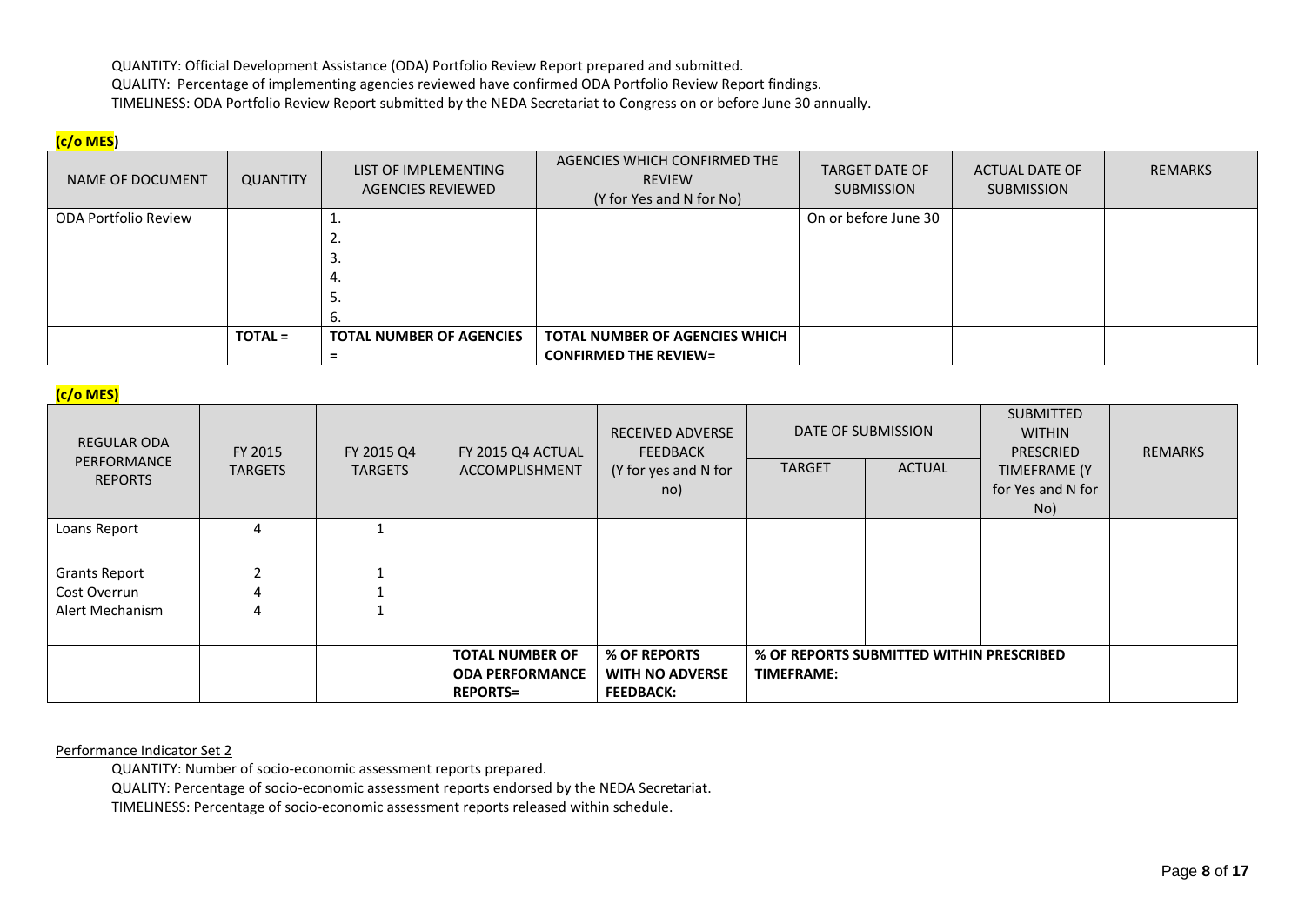# **(c/o NPPS and NROs)**

| NAME OF DOCUMENT                                    | <b>ENDORSED BY THE NEDA</b><br><b>SECRETARIAT</b> | DATE OF RELEASE                        |                                                                               | <b>REMARKS</b> |
|-----------------------------------------------------|---------------------------------------------------|----------------------------------------|-------------------------------------------------------------------------------|----------------|
|                                                     | (Y for Yes and N for No)                          | <b>TARGET</b>                          | <b>ACTUAL</b>                                                                 |                |
| Socio-economic Report (SER)<br>а.                   |                                                   |                                        |                                                                               |                |
| b. 2014 Annual Regional Development<br>Report (RDR) |                                                   | 1 RDR                                  | 1 RDC XI-<br>endorsed CY 2014<br>Davao Region<br>Development<br>Report (DRDR) |                |
| $TOTAL = 16$                                        | % OF REPORTS ENDORSED BY THE                      | % OF REPORTS RELEASED WITHIN SCHEDULE= |                                                                               |                |
|                                                     | <b>NEDA SECRETARIAT =</b>                         |                                        |                                                                               |                |

# **(c/o MES)**

| $\mathbf{v}$                         | FY 2015<br><b>TARGETS</b> | FY 2015 Q4 TARGETS    | FY 2015 Q4 ACTUAL<br><b>ACCOMPLISHMENT</b> | <b>RECEIVED ADVERSE</b><br><b>FEEDBACK</b><br>(Y for Yes and N for No) | CONDUCTED/<br><b>PREPARED WITHIN</b><br><b>SCHEDULE</b><br>(Y for Yes and N for No) | <b>REMARKS</b> |
|--------------------------------------|---------------------------|-----------------------|--------------------------------------------|------------------------------------------------------------------------|-------------------------------------------------------------------------------------|----------------|
| Number of program/project monitored  | 12                        | No quarterly targets  |                                            |                                                                        |                                                                                     |                |
|                                      |                           | for monitoring visits |                                            |                                                                        |                                                                                     |                |
| Number of missions conducted         | As need arises            | As need arises        |                                            |                                                                        |                                                                                     |                |
| Number of program/project monitoring | At least 30               | No quarterly targets  |                                            |                                                                        |                                                                                     |                |
| and evaluation conducted             |                           | for monitoring visits |                                            |                                                                        |                                                                                     |                |
| Re-evaluation of projects requiring  | As need arises            | As need arises        |                                            |                                                                        |                                                                                     |                |
| changes in scope, cost, time, etc.   |                           |                       |                                            |                                                                        |                                                                                     |                |

# **(c/o NROs)**

|                           | 2015<br>Targets | 2015 Q4<br>Targets | 2015 Q4<br>Actual<br>Accomplishments                                                      | RECEIVED ADVERSE<br><b>FEEDBACK</b><br>(Y for Yes and N for<br>No) | CONDUCTED/<br>PREPARED WITHIN<br><b>SCHEDULE</b><br>(Y for Yes and N for<br>No) | REMARKS |
|---------------------------|-----------------|--------------------|-------------------------------------------------------------------------------------------|--------------------------------------------------------------------|---------------------------------------------------------------------------------|---------|
| No. of projects monitored | 40-50           | More or less 10    | 180 - regular<br>programs and<br>projects<br>8 – Pablo<br>Rehabilitation<br>Program (PRP) | N                                                                  | $\checkmark$                                                                    |         |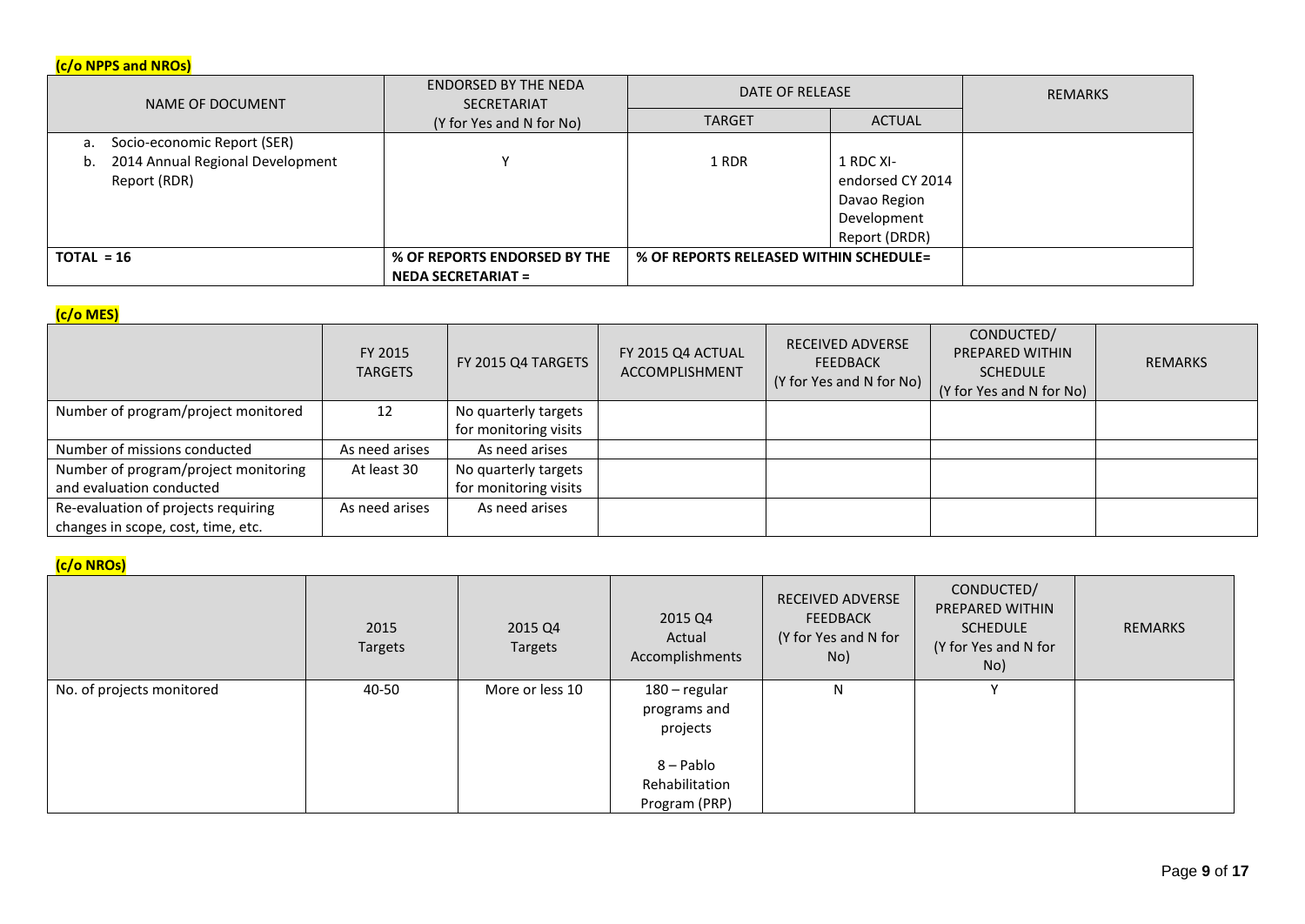| No. of monitoring visits conducted |                                                                                                                       |                                                     | $1 -$ regular field<br>monitoring                                                          | N |  |
|------------------------------------|-----------------------------------------------------------------------------------------------------------------------|-----------------------------------------------------|--------------------------------------------------------------------------------------------|---|--|
|                                    |                                                                                                                       |                                                     | 1 – PRP monitoring                                                                         |   |  |
| No. of RPMES reports prepared      |                                                                                                                       |                                                     |                                                                                            |   |  |
| No. of RPMES reports prepared      | 8 Field Monitoring<br>Reports (4 on<br>Regular Monitoring,<br>4 on Pablo Projects)<br>4 Project Monitoring<br>Reports | 4 FMR-regular<br>4 FMR - Pablo<br>projects<br>4 PMR | 1- field monitoring<br>report for regular<br>programs and<br>projects<br>1- report for PRP |   |  |

# **LOCALLY-FUNDED PROJECTS**

| PROJECT NAME                                                                                                       |                |                | 2015 TARGETS   |                                                         | 2015 Q4                                                | <b>REMARKS</b> |
|--------------------------------------------------------------------------------------------------------------------|----------------|----------------|----------------|---------------------------------------------------------|--------------------------------------------------------|----------------|
|                                                                                                                    | Q1             | Q <sub>2</sub> | Q <sub>3</sub> | Q4                                                      | <b>ACCOMPLISHMENTS</b>                                 |                |
| a. Communication and Advocacy Program -                                                                            | 90% of         | 90% of         | 90% of         | 90% of                                                  |                                                        |                |
| Support Project (CAP-SP) (c/o DIS)                                                                                 | projects/      | projects/      | projects/      | projects/                                               |                                                        |                |
|                                                                                                                    | activities     | activities     | activities     | activities                                              |                                                        |                |
|                                                                                                                    | implemented    | implemented    | implemented    | implemented                                             |                                                        |                |
| b. Implementation of the Management<br>Information System Network (NEDA<br>Information Network Project) (c/o ICTS) |                |                |                |                                                         | Regular updating of the<br>NEDA and RDC XI<br>websites |                |
| Establish WAN connection for NEDA<br>Central Office (NCO) and Regional<br>Offices (NRO XI)                         |                |                |                | 2 websites<br>maintained (1<br>NEDA XI and 1<br>RDC XI) | 2 websites maintained (1<br>NEDA XI and 1 RDC XI)      |                |
| Activities to provide or upgrade ICT<br>resources (equipment or supplies)                                          | $\overline{2}$ | $\mathbf{1}$   | $\mathbf{1}$   |                                                         |                                                        |                |
| Activities to enhance<br>communication system                                                                      | 2              |                | $\mathbf{1}$   |                                                         |                                                        |                |
| Activities to acquire backup internet<br>bandwidth service                                                         | $\mathbf{1}$   |                | $\mathbf{1}$   |                                                         |                                                        |                |
| Information systems/databases<br>established/developed                                                             |                | 1              | 1              |                                                         |                                                        |                |
| Activities to implement or upgrade<br>network maintenance and/or                                                   | $\mathbf{1}$   |                | 1              |                                                         |                                                        |                |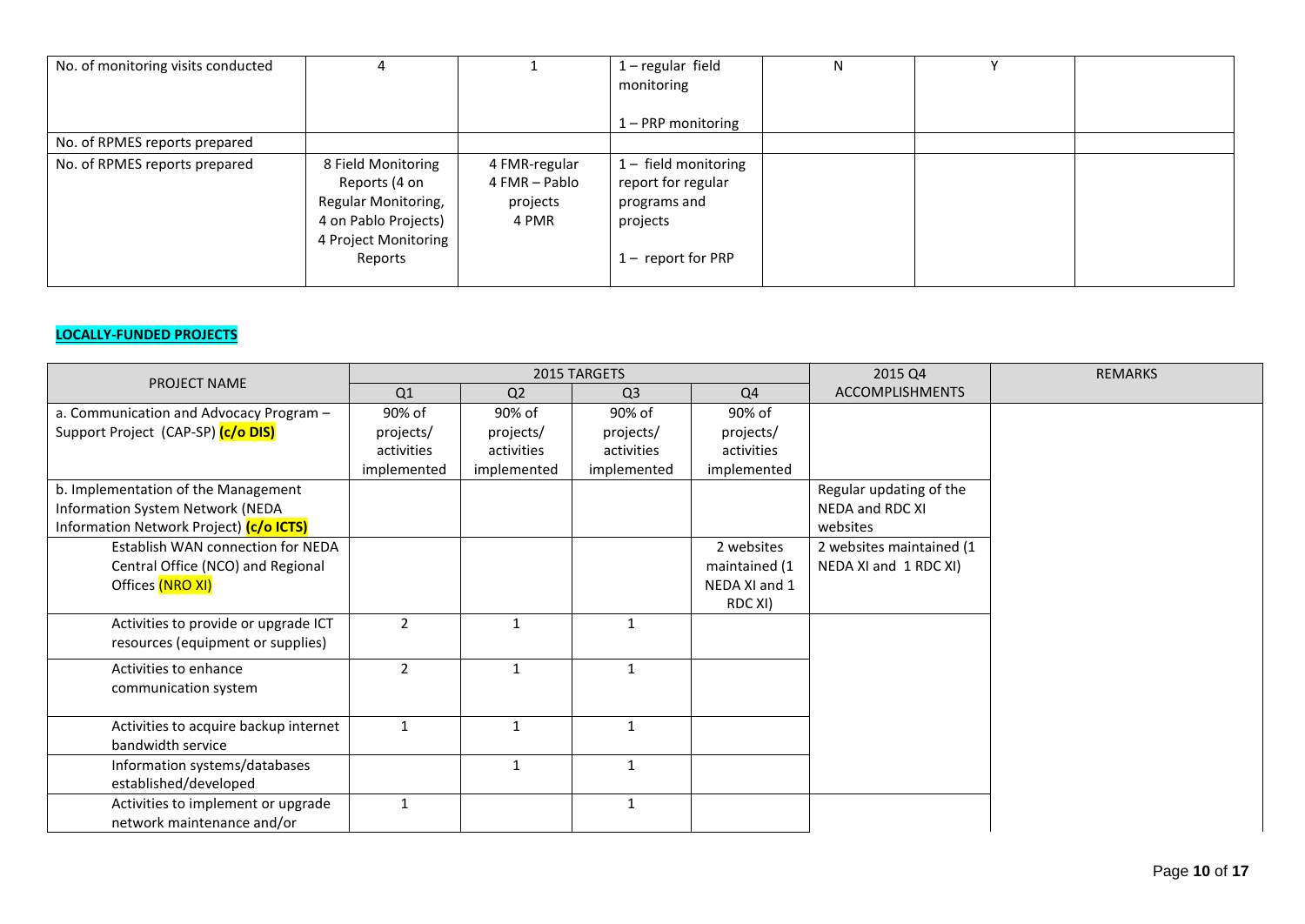|                                              |                      |                           | 2015 TARGETS                                                |                | 2015 Q4                | <b>REMARKS</b> |
|----------------------------------------------|----------------------|---------------------------|-------------------------------------------------------------|----------------|------------------------|----------------|
| <b>PROJECT NAME</b>                          | Q1                   | Q2                        | Q <sub>3</sub>                                              | Q4             | <b>ACCOMPLISHMENTS</b> |                |
| protection service                           |                      |                           |                                                             |                |                        |                |
| ICT skill enhancement/ productivity          | $\mathbf{1}$         | $\overline{2}$            | $\overline{2}$                                              | $\overline{2}$ |                        |                |
| trainings conducted/attended                 |                      |                           |                                                             |                |                        |                |
| Services of ICT consultant engaged           | 1                    |                           |                                                             |                |                        |                |
| c. NEDA Contract Price Escalation Database   |                      |                           |                                                             |                |                        |                |
| System (c/o IS)                              |                      |                           |                                                             |                |                        |                |
| d. Value Engineering/ Value Analysis (VE/VA) |                      |                           |                                                             |                |                        |                |
| Project (c/o IS)                             |                      |                           |                                                             |                |                        |                |
| Consulting Services for On-the-Job           |                      |                           | Procurement process completed in 2015                       |                |                        |                |
| Capacity Building on VE/VA of                |                      |                           |                                                             |                |                        |                |
| Infrastructure Projects                      |                      |                           |                                                             |                |                        |                |
| Value Analysis Options for Water             |                      |                           |                                                             |                |                        |                |
| Security in Metro Manila                     |                      |                           |                                                             |                |                        |                |
| Technical Study on the Water                 | Targets for 2015:    |                           |                                                             |                |                        |                |
| Resources Infrastructure Sector              | <b>Finalized TOR</b> |                           |                                                             |                |                        |                |
| (Development of a Unit Cost Study            | $\bullet$            |                           | Consultant selected through competitive bidding             |                |                        |                |
| for the Irrigation Subsector)                |                      | Notice to Proceed issued  |                                                             |                |                        |                |
|                                              |                      | Study to commence in 2015 |                                                             |                |                        |                |
|                                              |                      |                           |                                                             |                |                        |                |
|                                              |                      |                           | Specific timelines of deliverables are indicated in the TOR |                |                        |                |
| e. Public-Private Partnership Capacity       | 3 TORs               | 1 training                | 2 trainings                                                 |                |                        |                |
| Building Project (c/o AdS)                   | prepared             | conducted                 | conducted                                                   |                |                        |                |
|                                              |                      |                           |                                                             |                |                        |                |

# **SPECIAL PURPOSE FUND**

| <b>PROJECT NAME</b>                                                                                                                             |                                                                                                                      | 2015 TARGETS                         |                                                                   |                | 2015 Q3                | <b>REMARKS</b> |
|-------------------------------------------------------------------------------------------------------------------------------------------------|----------------------------------------------------------------------------------------------------------------------|--------------------------------------|-------------------------------------------------------------------|----------------|------------------------|----------------|
|                                                                                                                                                 | Q <sub>1</sub>                                                                                                       | Q2                                   | Q <sub>3</sub>                                                    | Q <sub>4</sub> | <b>ACCOMPLISHMENTS</b> |                |
| Feasibility Studies (F/S) Fund (c/o IS)                                                                                                         |                                                                                                                      |                                      |                                                                   |                |                        |                |
| F/S of the Establishment of a<br>Commercial Sweet Sorghum<br><b>Plantation and Construction</b><br>of a Sweet Sorghum Syrup<br>Processing Plant | • Issuance of Notice<br>to Proceed (NTP);<br>• Conduct of<br>consultation<br>meeting with<br>Consulting Firm;<br>and | Interim<br>Report (for<br>comments). | • Draft Final<br><b>Report Final</b><br>Report (for<br>comments). |                |                        |                |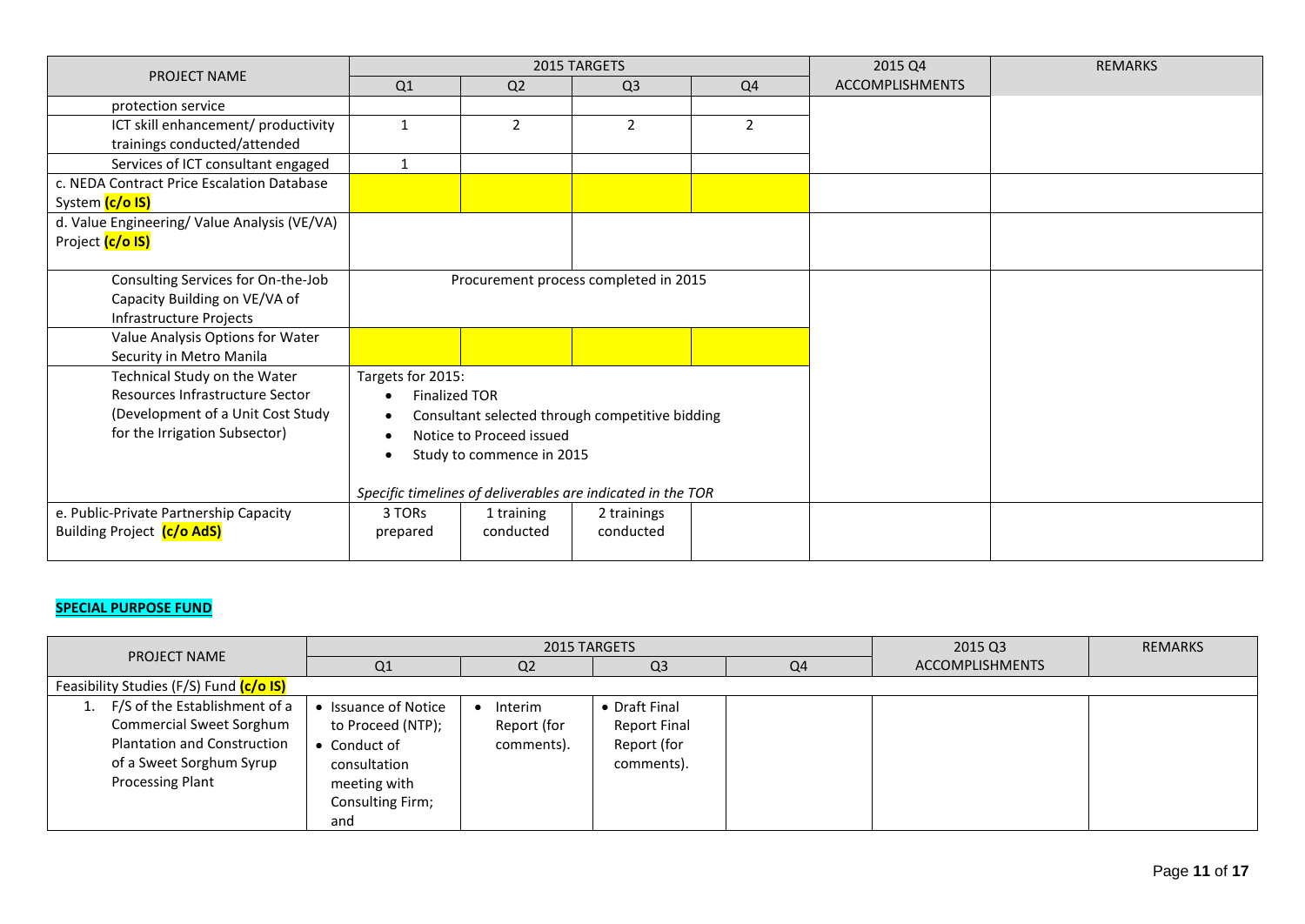|                                                                                                                                                                                    |                                                                                                               | 2015 TARGETS                                                                                                                  |                                                                                                                                                                                                                                                                  | 2015 Q3                                                               | <b>REMARKS</b>  |  |  |
|------------------------------------------------------------------------------------------------------------------------------------------------------------------------------------|---------------------------------------------------------------------------------------------------------------|-------------------------------------------------------------------------------------------------------------------------------|------------------------------------------------------------------------------------------------------------------------------------------------------------------------------------------------------------------------------------------------------------------|-----------------------------------------------------------------------|-----------------|--|--|
| PROJECT NAME                                                                                                                                                                       | Q1                                                                                                            | Q <sub>2</sub>                                                                                                                | Q <sub>3</sub>                                                                                                                                                                                                                                                   | Q <sub>4</sub>                                                        | ACCOMPLISHMENTS |  |  |
|                                                                                                                                                                                    | · Inception Report<br>(for comments).                                                                         |                                                                                                                               |                                                                                                                                                                                                                                                                  |                                                                       |                 |  |  |
| 2. Nationwide Fish Ports Project<br>(NFPP)                                                                                                                                         |                                                                                                               | Review of<br>$\bullet$<br><b>Technical and</b><br>Financial<br>Proposals<br>Conduct of<br>$\bullet$<br>Post-<br>Qualification | Issuance of<br>$\bullet$<br><b>NOA</b><br>Conduct of<br>$\bullet$<br>Contract<br>Negotiation<br>Issuance of<br>$\bullet$<br><b>NTP</b>                                                                                                                           |                                                                       |                 |  |  |
| Mindanao Railway Project<br>3.<br>(MRP)                                                                                                                                            |                                                                                                               | Conduct of<br>$\bullet$<br>Shortlisting<br>process<br>Conduct of<br>Pre-Proposal<br>Conference                                | Review of<br>$\bullet$<br>Technical and<br>Financial<br>Proposals<br>Conduct of<br>$\bullet$<br>Post-<br>Qualification<br>Issuance of<br>$\bullet$<br><b>NOA</b><br>Conduct of<br>$\bullet$<br>Contract<br>Negotiation<br>Issuance of<br>$\bullet$<br><b>NTP</b> |                                                                       |                 |  |  |
| 4. Ilocos Norte Irrigation Project<br>Phase II (INIP 2)                                                                                                                            | Notice to Proceed (NTP) issued. Targets are based on the outputs as specified in the<br>respective Contracts. |                                                                                                                               |                                                                                                                                                                                                                                                                  |                                                                       |                 |  |  |
| Conduct of F/S for Kabulnan<br>5.<br>2 Multipurpose Irrigation and<br>Power Project                                                                                                | Notice to Proceed (NTP) issued. Targets are based on the outputs as specified in the<br>respective Contracts. |                                                                                                                               |                                                                                                                                                                                                                                                                  |                                                                       |                 |  |  |
| Conduct of F/S for Non-<br>6.<br>Revenue Water (NRW)<br><b>Reduction and Control</b><br>Projects and Concept Designs<br>for Sanitation Projects.<br>Pipeline Projects for F/S Fund | NOA and NTP issued. Targets are based on the outputs as specified in the respective<br>Contracts.             |                                                                                                                               |                                                                                                                                                                                                                                                                  |                                                                       |                 |  |  |
| 3 <sup>rd</sup> batch of projects                                                                                                                                                  |                                                                                                               |                                                                                                                               |                                                                                                                                                                                                                                                                  |                                                                       |                 |  |  |
|                                                                                                                                                                                    |                                                                                                               | Shortlisting of<br>$\bullet$<br>projects                                                                                      | Approval of<br>$\bullet$<br>the<br>shortlisted<br>projects of                                                                                                                                                                                                    | Conduct of<br>$\bullet$<br>Eligibility and<br>Shortlisting<br>process |                 |  |  |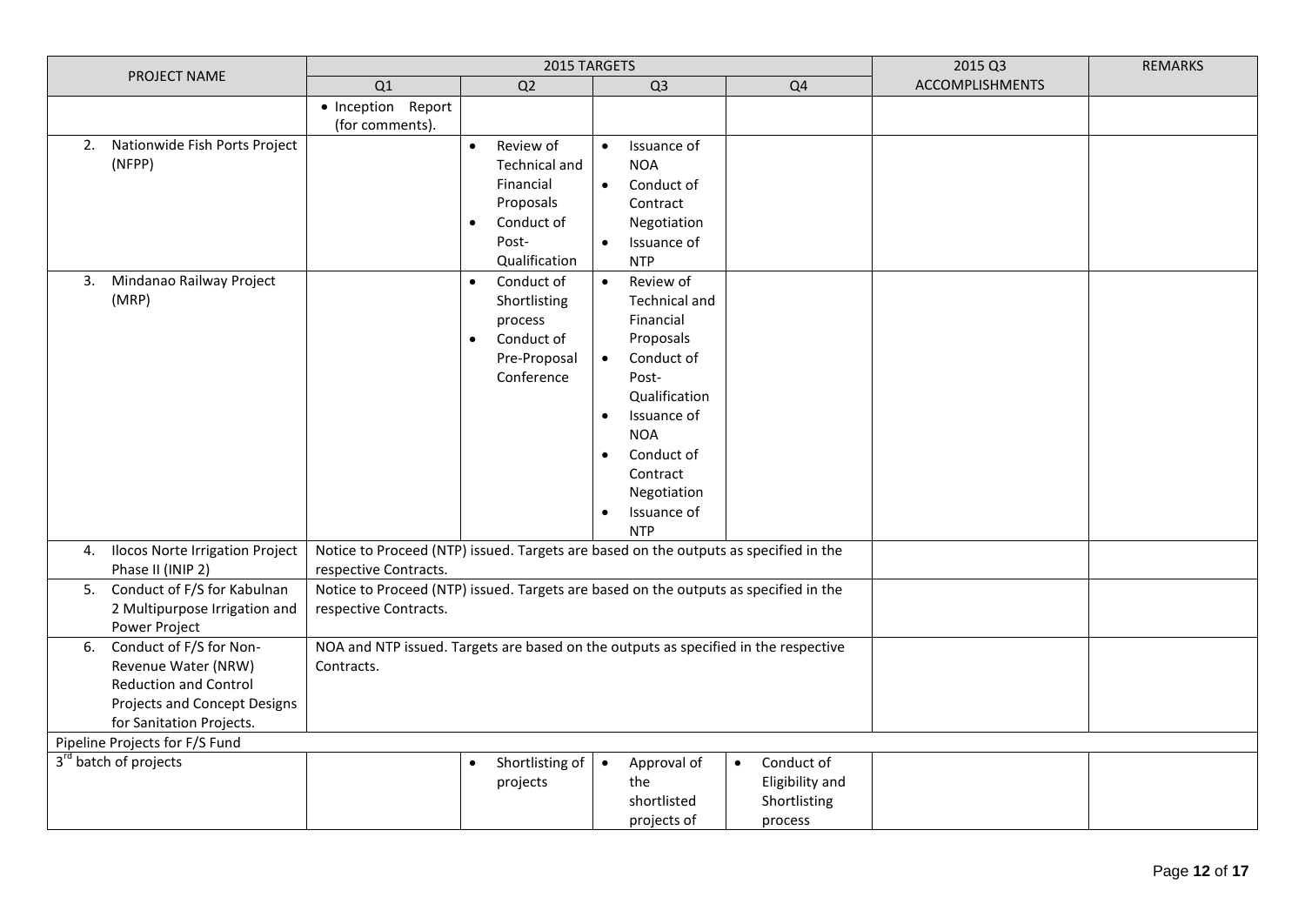| PROJECT NAME |    | 2015 TARGETS | 2015 Q3                                                                                                                                                                                                            | <b>REMARKS</b>                                                                                                                                                                                                                                                                                       |                        |  |
|--------------|----|--------------|--------------------------------------------------------------------------------------------------------------------------------------------------------------------------------------------------------------------|------------------------------------------------------------------------------------------------------------------------------------------------------------------------------------------------------------------------------------------------------------------------------------------------------|------------------------|--|
|              | Q1 | Q2           | Q <sub>3</sub>                                                                                                                                                                                                     | Q <sub>4</sub>                                                                                                                                                                                                                                                                                       | <b>ACCOMPLISHMENTS</b> |  |
|              |    |              | the<br><b>INFRACOM</b><br>Preparation<br>$\bullet$<br>of the TOR<br>Start of<br>$\bullet$<br>procurement<br>process<br>(Posting of<br>the Request<br>for EOI and<br>Submission of   •<br>Eligibility<br>Documents) | Conduct of Pre-<br>$\bullet$<br>Proposal<br>Conference<br>Review of<br>$\bullet$<br>Technical and<br>Financial<br>Proposals<br>Conduct of<br>$\bullet$<br>Post-<br>Qualification<br>Issuance of<br><b>NOA</b><br>Conduct of<br>$\bullet$<br>Contract<br>Negotiation<br>Issuance of NTP<br>$\epsilon$ |                        |  |

## **FOREIGN-ASSISTED PROJECTS**

| <b>PROJECT NAME</b>                          | FY 2015 TARGETS | FY 2015 Q4 TARGETS | FY 2015 Q4 ACTUAL<br><b>ACCOMPLISHMENTS</b> | PERCENTAGE OF<br><b>ACCOMPLISHMENT</b> | <b>REMARKS</b> |
|----------------------------------------------|-----------------|--------------------|---------------------------------------------|----------------------------------------|----------------|
| a. Capacity Development Technical            |                 |                    |                                             |                                        |                |
| Assistance (CDTA) Results-Oriented Strategic |                 |                    |                                             |                                        |                |
| Planning and Development Management for      |                 |                    |                                             |                                        |                |
| Inclusive Growth (c/o PIS)                   |                 |                    |                                             |                                        |                |
| b. Phil- Wealth Accounting and Valuation of  |                 |                    |                                             |                                        |                |
| Ecosystem Services (c/o ANRES)               |                 |                    |                                             |                                        |                |
| c. Japanese Grant Aid for Human Resource     |                 |                    |                                             |                                        |                |
| Development Scholarship (JDS) Project (c/o   |                 |                    |                                             |                                        |                |
| PIS)                                         |                 |                    |                                             |                                        |                |
| d. Philippine-Australia Human Resource and   |                 |                    |                                             |                                        |                |
| Organizational Development Scholarship       |                 |                    |                                             |                                        |                |
| Facility (PAHRODF) (c/o PIS)                 |                 |                    |                                             |                                        |                |
| e. Project No. 00082115 Sustaining the       |                 |                    |                                             |                                        |                |
| Effective and Efficient ODA Management       |                 |                    |                                             |                                        |                |
| and Monitoring (Successor of ODA Project)    |                 |                    |                                             |                                        |                |
| (c/o PIS)                                    |                 |                    |                                             |                                        |                |
| f. Addressing the Impacts of Climate Change  |                 |                    |                                             |                                        |                |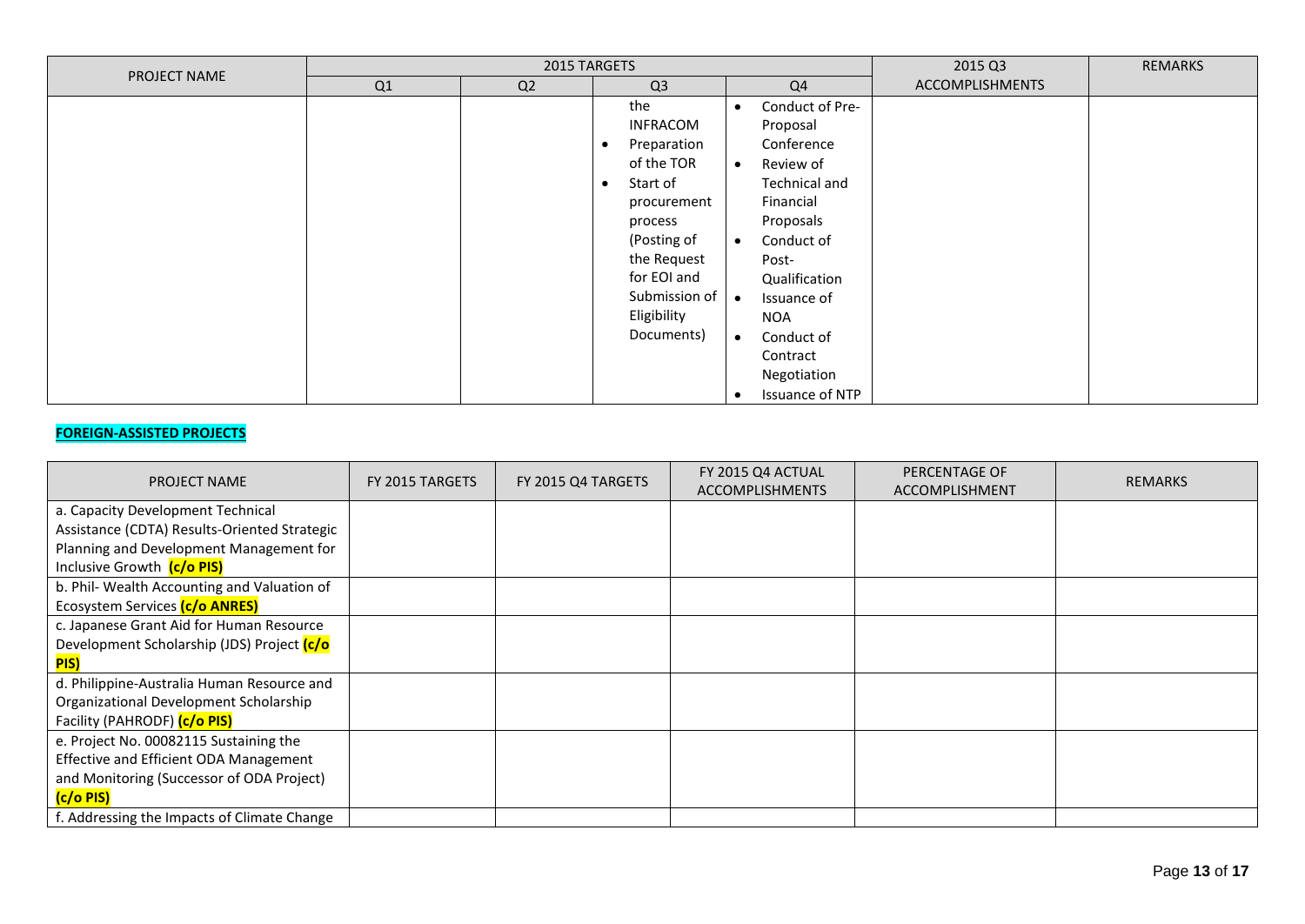| <b>PROJECT NAME</b>                           | FY 2015 TARGETS | FY 2015 Q4 TARGETS | FY 2015 Q4 ACTUAL<br><b>ACCOMPLISHMENTS</b> | PERCENTAGE OF<br>ACCOMPLISHMENT | <b>REMARKS</b> |
|-----------------------------------------------|-----------------|--------------------|---------------------------------------------|---------------------------------|----------------|
| in the Philippine Agriculture Sector Project  |                 |                    |                                             |                                 |                |
| (NEDA-IFPRI Project) <mark>(c/o ANRES)</mark> |                 |                    |                                             |                                 |                |
| g. Integrating Climate Change and Disaster    |                 |                    |                                             |                                 |                |
| Risk Reduction and Management in              |                 |                    |                                             |                                 |                |
| Investment Programming Processes (c/o         |                 |                    |                                             |                                 |                |
| <b>ANRES)</b>                                 |                 |                    |                                             |                                 |                |

# **SUPPORT TO OPERATIONS**

| PERFORMANCE INDICATOR | FY 2015 TARGETS | FY 2015 Q4 TARGETS | FY 2015 Q4 ACTUAL ACCOMPLISHMENTS   | <b>REMARKS</b> |
|-----------------------|-----------------|--------------------|-------------------------------------|----------------|
|                       |                 |                    | Conducted one (1) Davao Region      |                |
|                       |                 |                    | Development Research Agenda         |                |
|                       |                 |                    | <b>Utilization Forum</b>            |                |
|                       |                 |                    | Facilitated one (1) meeting of the  |                |
|                       |                 |                    | Communication for Development       |                |
|                       |                 |                    | Network (C4DNet)                    |                |
|                       |                 |                    | Maintained the NRO XI and RDC XI    |                |
|                       |                 |                    | Websites                            |                |
|                       |                 |                    | Conducted one (1) Basic Training on |                |
|                       |                 |                    | Infographics                        |                |
|                       |                 |                    | Maintained the NRO XI Intranet      |                |

# **GENERAL ADMINISTRATIVE AND SUPPORT SERVICES**

| PERFORMANCE INDICATOR                                                       | FY 2015 TARGETS                                                                                                       | FY 2015 Q4<br><b>TARGETS</b>                        | FY 2015 Q4 ACTUAL<br>ACCOMPLISHMENT<br><b>REPORT</b>                                                                                | PERCENTAGE OF<br>ACCOMPLISHMENT<br><b>REPORT</b> | <b>REMARKS</b> |
|-----------------------------------------------------------------------------|-----------------------------------------------------------------------------------------------------------------------|-----------------------------------------------------|-------------------------------------------------------------------------------------------------------------------------------------|--------------------------------------------------|----------------|
| Leadership and Management                                                   |                                                                                                                       |                                                     |                                                                                                                                     |                                                  |                |
| Implementation of Quality Management<br>System (QMS) thru ISO certification | ISO Third Party Audit<br>and Certification<br>Acquired                                                                |                                                     | IQA Regular Audit<br>Fri, October 16 & 19, 2015                                                                                     | 100%                                             |                |
| Implementation of the Strategic<br>Performance Management System (SPMS)     | Preparation of 2015<br>Office/Division<br>Performance<br>Commitment and<br>Review (OPCR/DPCR),<br>DPCR and IPCR forms | OPCR, DPCRs and<br><b>IPCRs and WFP</b><br>prepared | -Updated the 2015 OPCR,<br>DPCRs and IPCRs<br>-Prepared accomplishment<br>report per OPCR, DPCRs<br>and IPCRs<br>-Prepared the 2016 | 100%                                             |                |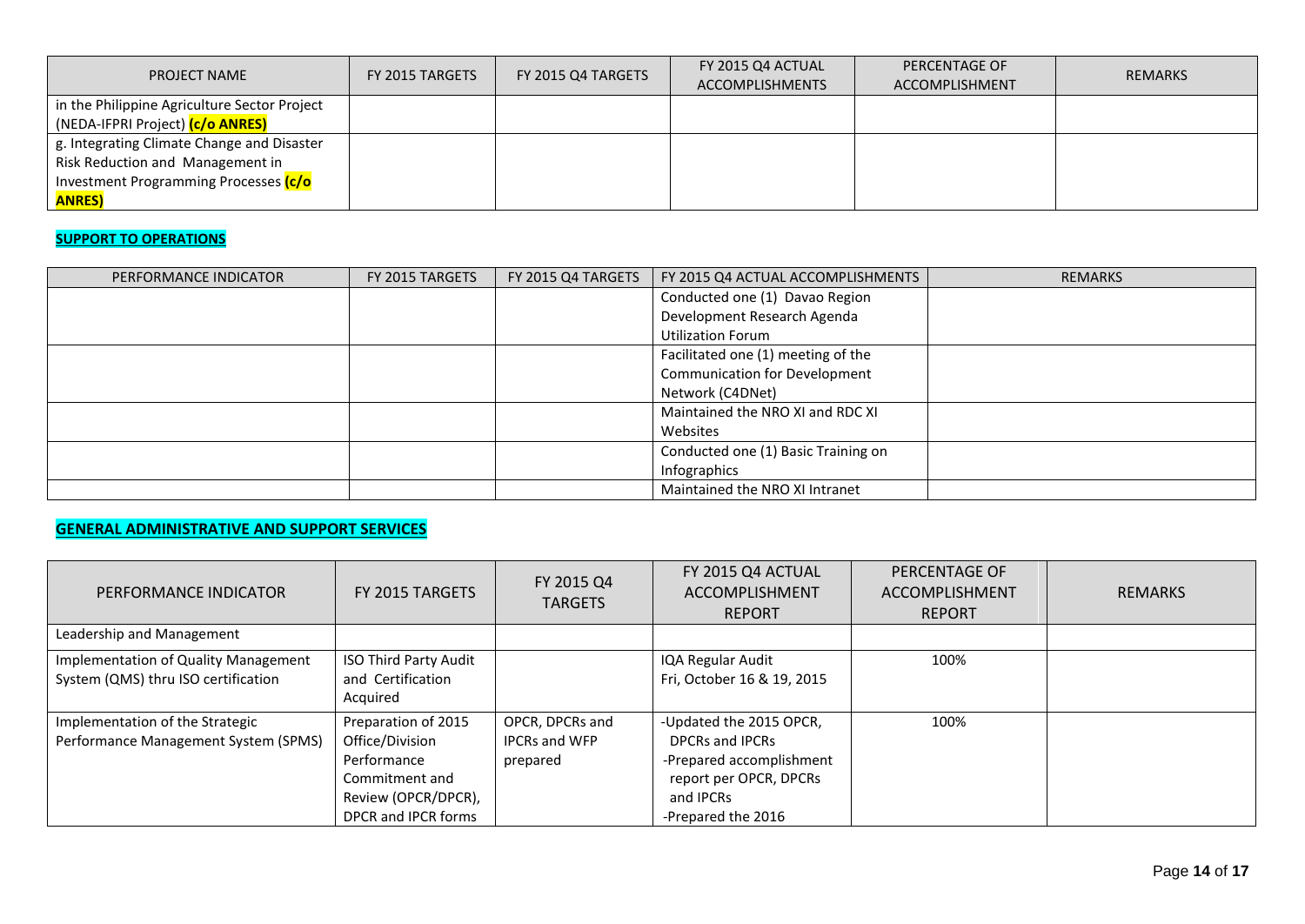|                                                     | and Work and             |                            | Office/Division/Individual       |      |  |
|-----------------------------------------------------|--------------------------|----------------------------|----------------------------------|------|--|
|                                                     | <b>Financial Program</b> |                            | Performance Commitment           |      |  |
|                                                     | (WFP)                    |                            | & Review (PCRs)                  |      |  |
|                                                     |                          |                            | -Prepared the CY 2016 WFP        |      |  |
| Human Resource Development and                      |                          |                            | <b>HR-PRIME Re-Orientation</b>   | 100% |  |
| Management                                          |                          |                            | and Mock Assessment on           |      |  |
|                                                     |                          |                            | Oct. 8, 2015                     |      |  |
|                                                     |                          |                            | PRIME-HRM Onsite                 | 100% |  |
|                                                     |                          |                            | Assessment on Nov. 3-5,          |      |  |
|                                                     |                          |                            | 2015                             |      |  |
| <b>Implementation of Productivity</b>               | 100% Implementation      | <b>Conduct of Various</b>  | <b>NEDA XI Internal Planning</b> | 100% |  |
| Improvement and Staff Development                   | of Productivity          | <b>Training Activities</b> | Conference Cum Family Day        |      |  |
| Programs                                            | Improvement and          |                            | & Year-end Fellowship on         |      |  |
|                                                     | <b>Staff Development</b> |                            | Dec. 21-23, 2015                 |      |  |
|                                                     | Programs                 |                            |                                  |      |  |
|                                                     |                          |                            | Admin Officers' and              | 100% |  |
|                                                     |                          |                            | <b>Financial Officers'</b>       |      |  |
|                                                     |                          |                            | Conference and Seminar on        |      |  |
|                                                     |                          |                            | Sept. 30-Oct. 2, 2015            |      |  |
|                                                     |                          |                            | AIP Workshop on October          | 100% |  |
|                                                     |                          |                            | 12, 2015                         |      |  |
|                                                     |                          |                            | <b>ICS Integrated Planning</b>   | 100% |  |
|                                                     |                          |                            | Course on September 28,          |      |  |
|                                                     |                          |                            | 2015 - , October 2, 2015         |      |  |
|                                                     |                          |                            | Introductory Course on           | 100% |  |
|                                                     |                          |                            | <b>Investment Appraisal</b>      |      |  |
|                                                     |                          |                            | October 19, 2015- October        |      |  |
|                                                     |                          |                            | 23, 2015                         |      |  |
| <b>Financial Resources Management Services</b>      |                          |                            |                                  |      |  |
| Preparation of the FY 2016 Budget                   | Preparation of the       | NEDA-RDC XI FY 2016        | Continued the Updating of        | 100% |  |
| Proposal                                            | NEDA-RDC XI FY 2016      | <b>Budget Proposal</b>     | the revised GAD Plan and         |      |  |
|                                                     | <b>Budget Proposal</b>   | prepared                   | Budget for FY 2016 per MFO       |      |  |
|                                                     |                          |                            |                                  |      |  |
| Preparation of Budget Utilization Reports<br>(BURs) | 12 BURs                  | 3 BURs                     | Submitted 3 BURs                 | 100% |  |
| Preparation of Financial Accountability             | 24 FARs-NEDA XI & 24     | 6 FARs-NEDA XI & 6         | Submitted 3rd Qtr. CY 2015       | 100% |  |
|                                                     |                          |                            |                                  |      |  |
| <b>Reports FARs</b>                                 | <b>FARS-RDC XI</b>       | <b>FARs-RDC XI</b>         | six (6) FARs for NEDA XI & six   |      |  |
|                                                     |                          |                            | (6) FARs for RDC XI              |      |  |
| Preparation of Statements of Allotments,            | 12 SAOBs-NEDA XI &       | 3 SAOBs-NEDA XI & 3        | Submitted 3 SAOBs for            | 100% |  |
| <b>Obligations and Balances (SAOBs)</b>             | 12 SAOBs-RDC XI          | SAOBs-RDC XI               | NEDA XI & 3 SAOBs for RDC        |      |  |
|                                                     |                          |                            | XI                               |      |  |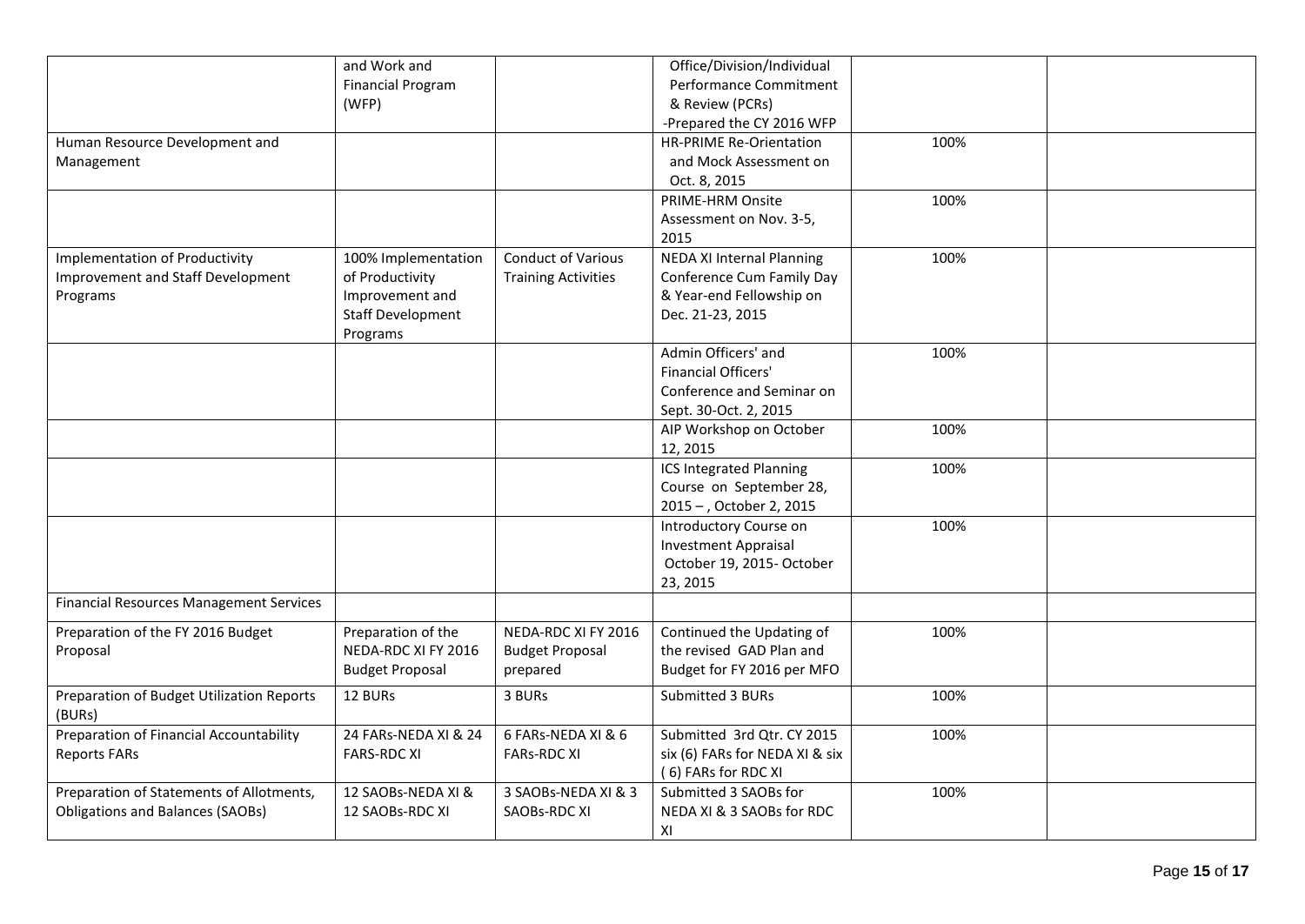| Preparation of Financial Performance<br>Reports (FPRs) | 12 FPRs-NEDA XI & 12<br><b>FPRs-RDC XI</b>                         | 3 FPRs-NEDA XI & 3<br><b>FPRs-RDCXI</b>                                                                                                                                                                                                                                                                | Submitted 3 FPRs-NEDA XI &<br>3 FPRs- RDC XI for the 2 <sup>nd</sup><br>quarter               | 100%    |                            |
|--------------------------------------------------------|--------------------------------------------------------------------|--------------------------------------------------------------------------------------------------------------------------------------------------------------------------------------------------------------------------------------------------------------------------------------------------------|-----------------------------------------------------------------------------------------------|---------|----------------------------|
| Preparation of Monthly Report on<br>Disbursement (MRD) | 12 Reports for NEDA<br>XI & 12 for RDC XI                          | 3 Reports for NEDA XI<br>& 3 for RDC XI                                                                                                                                                                                                                                                                | Submitted 3 MRDs for<br>NEDA XI & RDC XI for Sept.,<br>Oct., and Nov.                         | 100%    |                            |
| Physical Resources and Asset<br>Management             |                                                                    |                                                                                                                                                                                                                                                                                                        |                                                                                               |         |                            |
| Information Systems Development and<br>Maintenance     | Development and<br>Maintenance of NRO<br>XI Information<br>Systems | Maintenance of the<br>following systems:<br>1) RDC XI Resolution<br><b>Tracking System</b><br>(RRTS)<br>2) Assignment<br>Tracking and<br>Performance<br>Evaluation<br><b>Information System</b><br>(ATPEIS)<br>3.NEDA XI Personnel<br><b>Information System</b><br>(NPIS)<br>4.OPES Tracking<br>System | Regularly maintained the<br>RRTS, ATPEIS, NPIS and<br>OPES Tracking System of<br><b>NROXI</b> | 100%    |                            |
| Improvement and Rehabilitation of the                  | Implementation of the                                              | Start of the                                                                                                                                                                                                                                                                                           | Completion of the                                                                             | 100.00% |                            |
| NEDA-RDC XI Roof Deck Phase 2                          | Rehabilitation and                                                 | implementation of                                                                                                                                                                                                                                                                                      | Rehabilitation and                                                                            |         |                            |
|                                                        | Improvement of the                                                 | the Phase 2 Project                                                                                                                                                                                                                                                                                    | Improvement of the NEDA-                                                                      |         |                            |
|                                                        | NEDA-RDC XI Center                                                 |                                                                                                                                                                                                                                                                                                        | RDC XI Center Roof Deck                                                                       |         |                            |
|                                                        | Roof Deck (Phase 2)                                                |                                                                                                                                                                                                                                                                                                        | (Phase 2)<br>Conducted procurement                                                            |         | Notice of Award dated Dec. |
|                                                        |                                                                    |                                                                                                                                                                                                                                                                                                        | activities for the                                                                            |         | 18, 2015 and Notice to     |
|                                                        |                                                                    |                                                                                                                                                                                                                                                                                                        | Repainting of the NEDA-                                                                       |         | Proceed dated Dec. 22,     |
|                                                        |                                                                    |                                                                                                                                                                                                                                                                                                        | RDC XI Center (Interior)                                                                      |         | 2015 were issued.          |
|                                                        |                                                                    |                                                                                                                                                                                                                                                                                                        | Conducted procurement                                                                         |         | Notice of Award dated Dec. |
|                                                        |                                                                    |                                                                                                                                                                                                                                                                                                        | activities for the                                                                            |         | 14, 2015 and Notice to     |
|                                                        |                                                                    |                                                                                                                                                                                                                                                                                                        | Installation, Testing and                                                                     |         | Proceed dated Dec. 21,     |
|                                                        |                                                                    |                                                                                                                                                                                                                                                                                                        | Commissioning of the 3-                                                                       |         | 2015 were issued.          |
|                                                        |                                                                    |                                                                                                                                                                                                                                                                                                        | 100 KVA New Service                                                                           |         |                            |
|                                                        |                                                                    |                                                                                                                                                                                                                                                                                                        | Entrance                                                                                      |         |                            |
|                                                        |                                                                    |                                                                                                                                                                                                                                                                                                        | Delivery of one(1) unit                                                                       | 100%    |                            |